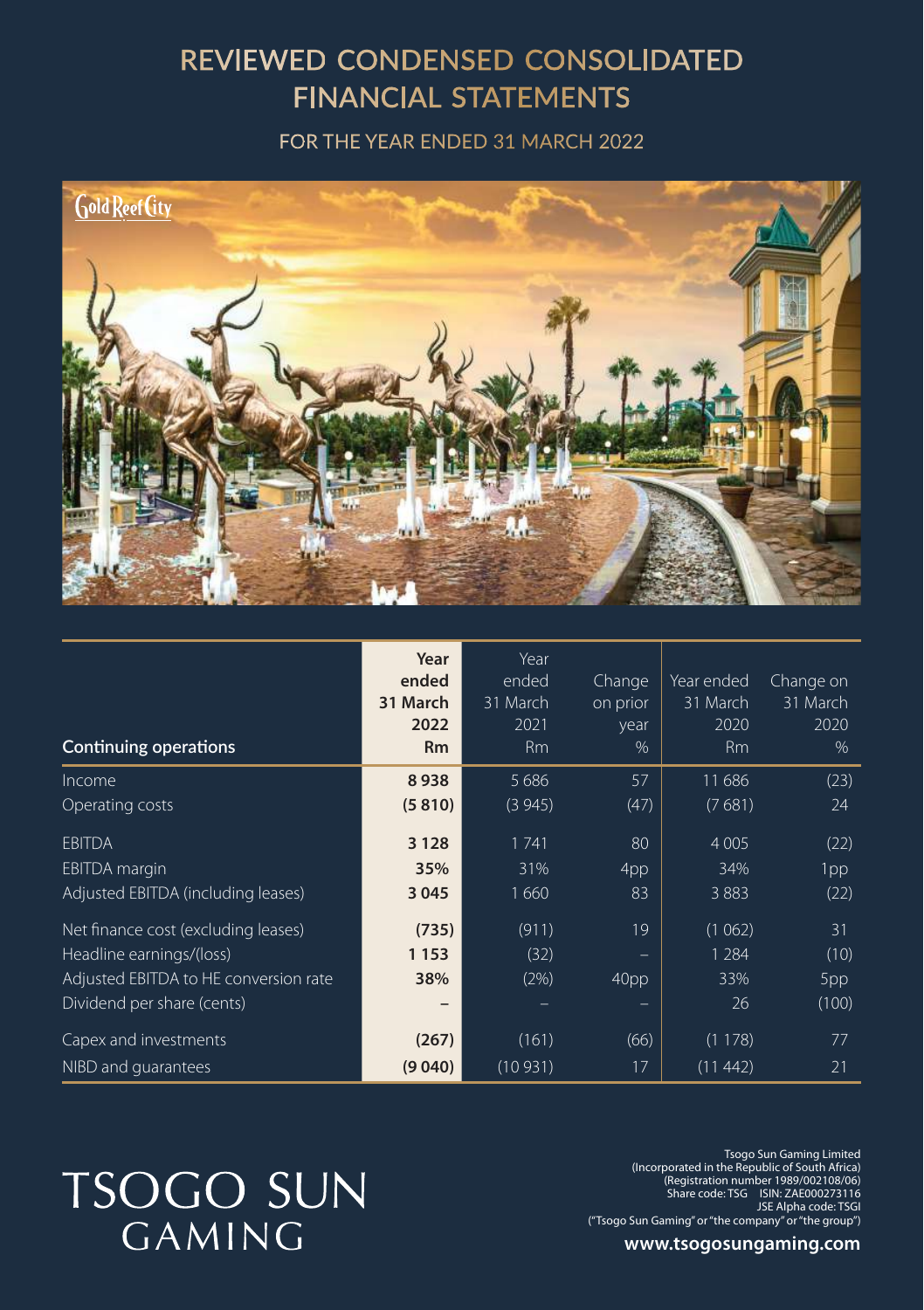## Six months comparison

for the year ended 31 March 2022



|                                       | Six months<br>ended<br>30 September<br>2021<br><b>Rm</b> | Six months<br>ended<br>31 March<br>2022<br><b>Rm</b> | Year<br>ended<br>31 March<br>2022<br><b>Rm</b> |
|---------------------------------------|----------------------------------------------------------|------------------------------------------------------|------------------------------------------------|
| Income                                | 3823<br>(2543)                                           | 5 1 1 5<br>(3267)                                    | 8938<br>(5810)                                 |
| Operating costs                       |                                                          |                                                      |                                                |
| <b>EBITDA</b>                         | 1 2 8 0                                                  | 1848                                                 | 3 1 2 8                                        |
| EBITDA margin                         | 33%                                                      | 36%                                                  | 35%                                            |
| Adjusted EBITDA (including leases)    | 1 2 4 3                                                  | 1802                                                 | 3 0 4 5                                        |
| Net finance cost (excluding leases)   | (398)                                                    | (337)                                                | (735)                                          |
| Headline earnings                     | 323                                                      | 830                                                  | 1153                                           |
| Adjusted EBITDA to HE conversion rate | 26%                                                      | 46%                                                  | 38%                                            |
| Capex and investments                 | (113)                                                    | (154)                                                | (267)                                          |
| NIBD and quarantees                   | (10262)                                                  | (9040)                                               | (9040)                                         |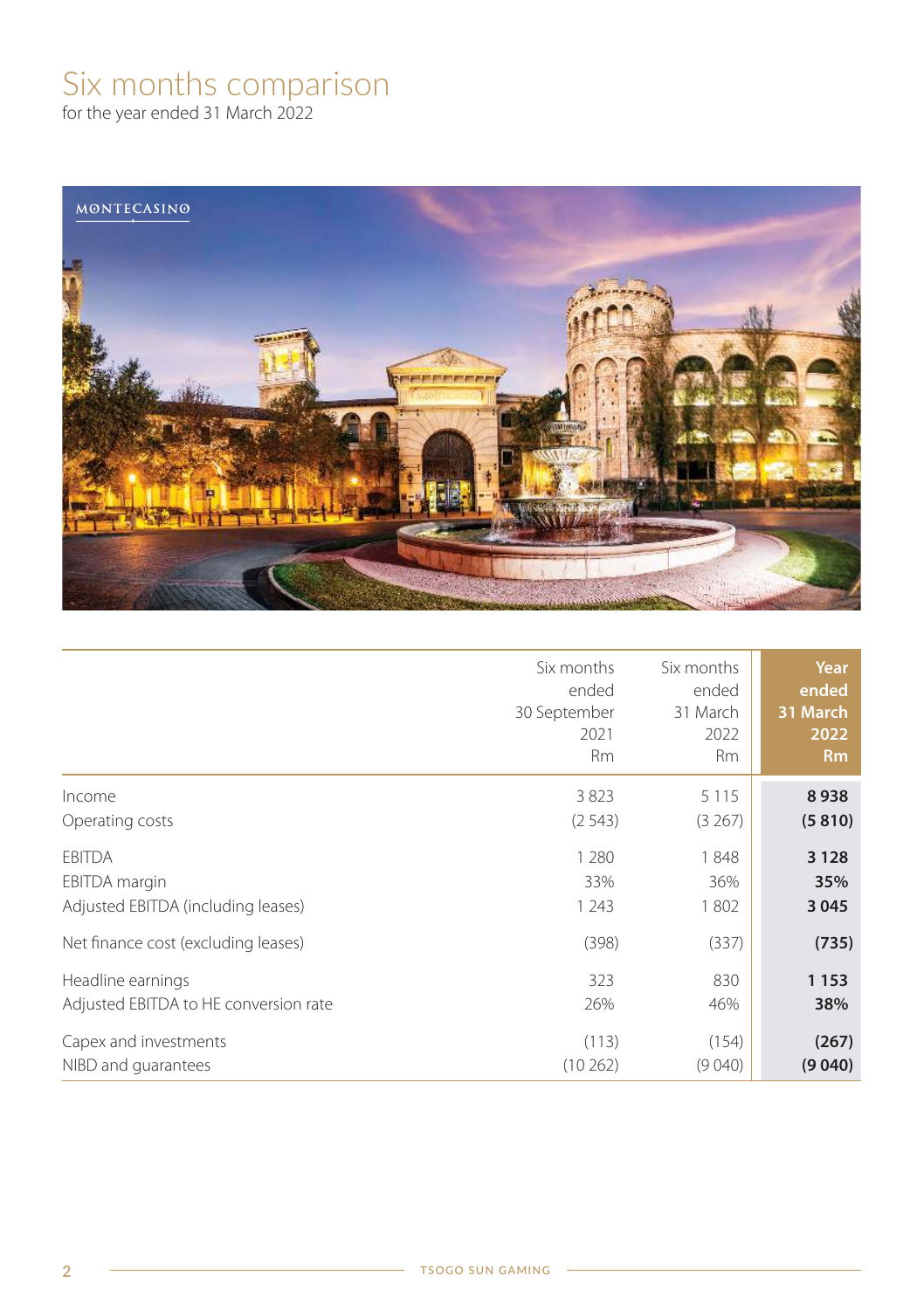## **Commentary**

**REVIEW OF OPERATIONS**



### **Debt and covenants**

Despite over two years of various restrictions and closures affecting the business as a result of the COVID-19 pandemic, the group was within its original net leverage covenants for the 12 months ended 31 March 2022. The net debt to adjusted EBITDA ratio for the year, as measured for covenant purposes, amounted to 2.89 times, the required covenant being less than 3.0 times.

The additional conditions that were imposed as a result of the covenant resets fell away from 1 April 2022, including the requirement of reporting to the group's lenders on a monthly basis, the requirement of submitting a business plan if a material part of the business were to be locked down for 30 days cumulatively, the limitations around permitted acquisitions and the imposition of a further quarterly margin ratchet.

The declaration of dividends has been placed back within the control of the Board of Directors, subject to the group assessing the projected financial position for the subsequent two measuring periods as per the group's original common terms agreement.

With the focus for the year under review being on cash generation and a return to being within covenants, the group managed to reduce its net interest-bearing debt and guarantees significantly by R1.9 billion from R10.9 billion at 31 March 2021 to R9.0 billion at 31 March 2022.

The group's medium-term target is to reduce its net debt levels to lower than a 2.0 times multiple of adjusted EBITDA, thereby reducing risk and funding costs further.

At the date of this report, the directors are not aware of any circumstances whereby the group should not be able to achieve the original covenant requirements for September 2022.

The R2.9 billion three-year debt tranche, which is due for repayment in November 2022, was reduced to R2.2 billion on 28 February 2022 due to a voluntary prepayment of R0.7 billion, and a further voluntary prepayment of R0.5 billion is scheduled for 31 May 2022, which will further reduce the November 2022 tranche to R1.7 billion. The group has liquidity of approximately R2.5 billion in available facilities.

### **Financial**

The total income generated for the 2022 financial year was R8.9 billion (up 57% compared to the prior year), EBITDA was R3.1 billion (up 80%) and adjusted EBITDA (after IFRS 16 adjustments) was R3.0 billion (up 83%, but still some 22% below pre-COVID-19 levels).

Net finance costs (excluding leases) for the year amounted to R735 million, a significant decrease from R911 million, for the prior year. R3.5 billion interest rate swap hedges remain in place.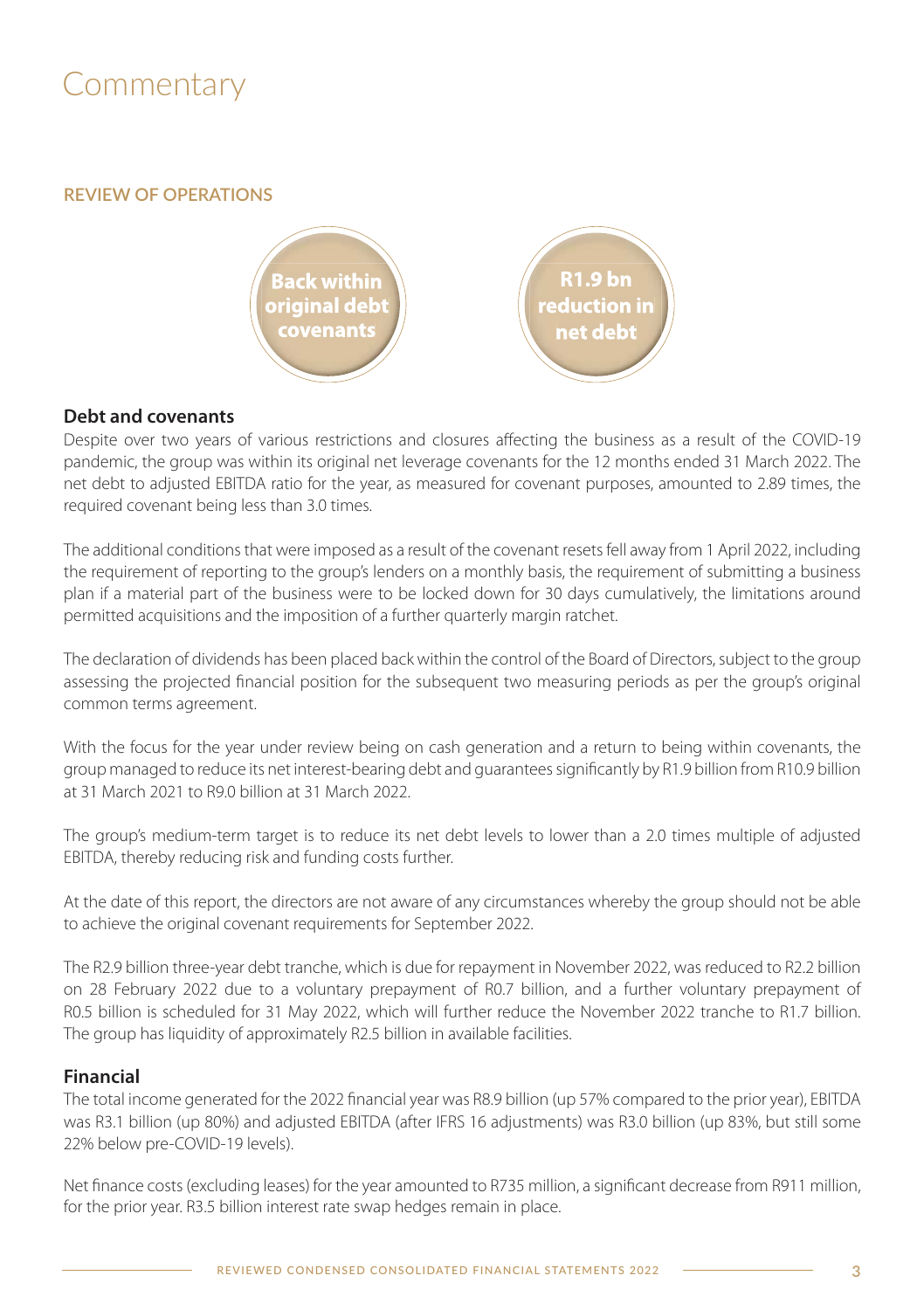## Commentary *continued*

Headline earnings achieved for the year was R1.15 billion compared to a R32 million headline loss in the prior year. This equates to an adjusted EBITDA to headline earnings conversion ratio of 38% (-2% for the 2021 and 33% for the 2020 financial years).

Included in headline earnings is the release of a net deferred tax liability of R44 million as a result of the change in the corporate taxation rate from 1 April 2022. Also included, is the negative impact of a complete closure from 28 June 2021 to 25 July 2021 as a result of the COVID-19 pandemic, partially offset by R111 million of business interruption insurance proceeds.

A remarkable EBITDA margin of 35% was achieved for the 2022 financial year.

### **Casinos**

Management continued to focus on operational efficiencies during the reporting period, with some initiatives still ongoing. It is inevitable that certain costs will increase in the new financial year, inter alia, salary costs, the return to pension contributions following the expiry of the pension fund holiday in April 2022, insurance premiums, utility costs and various other. The visibility of where the operating cost base will settle should hopefully be clearer by the 2023 financial year end.

The casino division has adapted well in coping with the restrictive environment, but the uncertainty of restrictions on the industry has not been completely eliminated as yet.

The lifting of the curfew and the relaxation of social distancing measures presents the casinos with an opportunity to drive performance in line with demand, which has not reached pre-COVID-19 levels as yet.

Other income streams, comprising mainly food and beverage, rooms, Theme Park, tenanting, dividends and cinemas, showed some good signs of recovery during the second half of the year, but overall these income streams have been affected more severely than net gaming win.

The casino division, being the largest division in the Tsogo Sun Gaming stable, has proven its resilience over the past two years despite lockdowns, trading and other restrictions, riots, flooding, load shedding and a fragile economy. It is however clear that without the cost savings achieved since July 2019, the casinos would have experienced a much harder landing.

During the 2023 financial year, the Gold Reef City precinct eventing space will be improved to play a more significant role in the Gauteng hospitality market. This should positively contribute to the results in the following financial year. Subject to certain conditions precedent, the group will also be incorporating 15 of its 17 hotels into its own management and operational structure, and the remaining two hotels will be disposed of. Managing our own assets should improve efficiency.

### **Bingo**

With the lifting of the curfew and less strenuous social distancing requirements, the bingo division is finally clawing back some of the losses suffered over the past two years. The trading of the division is continuing to improve, but is still below pre-COVID-19 levels.

### **Limited Pay Out Machines ("LPMs")**

The LPM division achieved record EBITDA of more than R500 million for the financial year despite the restrictive regulations, including curfews and alcohol bans affecting restaurants and bars. This strong performance has continued subsequent to the year end.

We are positive about the potential upside; however, the lead times for the purchase and delivery of machines and parts and the ongoing regulatory red tape regarding the rollout of LPMs may constrain the growth which could be achieved in the short term.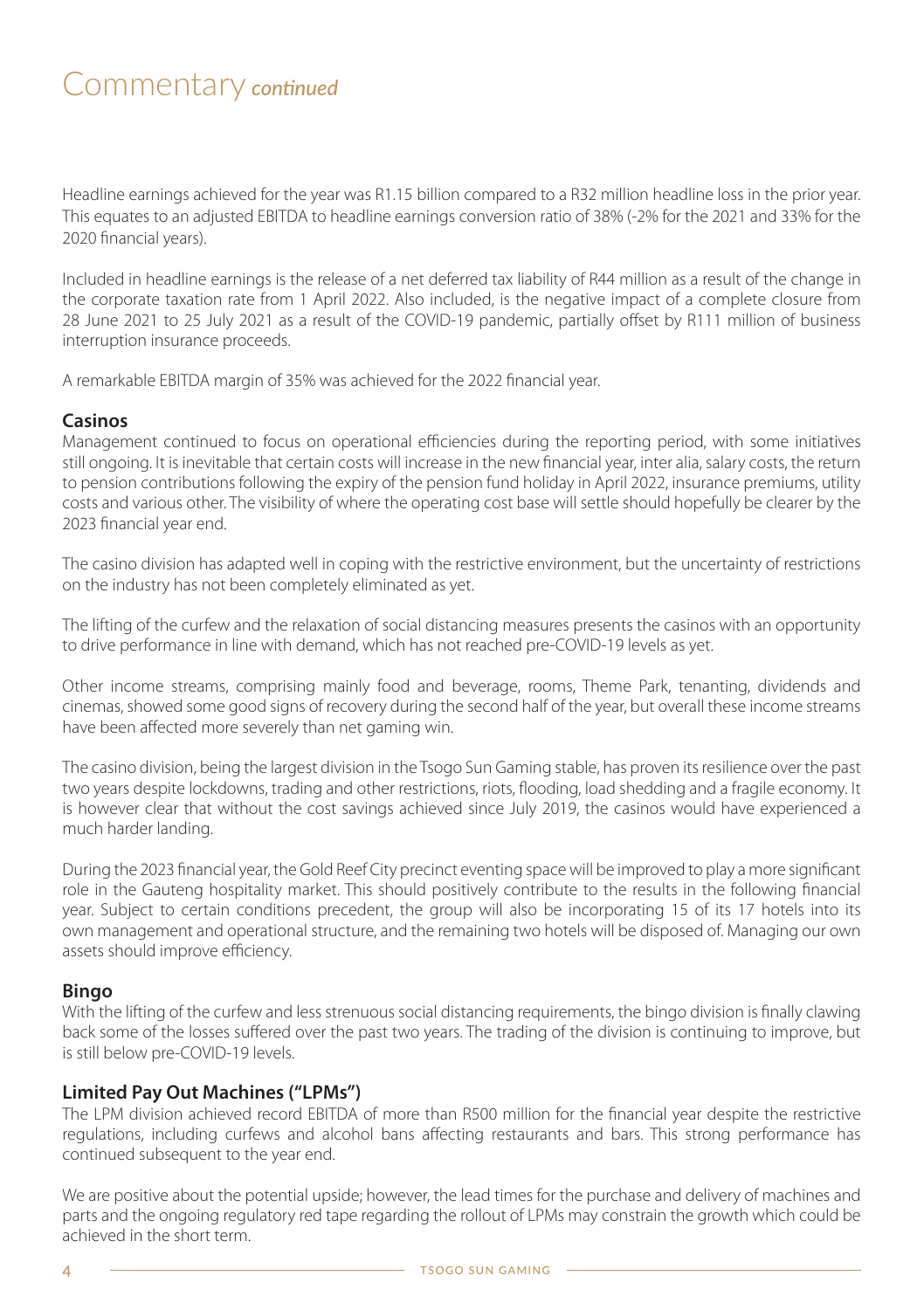## Commentary *continued*

#### **DIGITAL, ONLINE AND TECHNOLOGY**

Developments within the digital, online and technology space are progressing well. We envisage having more visibility in the market in this regard later in the 2023 financial year, and particularly in the 2024 financial year.

It is clear that betting on online casino games is proliferating, and the Western Cape Gambling and Racing Board is in the process of implementing betting on online slot products by betting operators. Exponential growth of the online betting market on casino type games should be expected for the foreseeable future.

#### **CAPITAL EXPENDITURE, INVESTMENTS AND SALE OF ASSETS**

Capital expenditure ("capex") and investments cash outflow for the 2022 financial year amounted to R267 million.

An approximate amount of R550 million has been budgeted for capex projects for the 2023 financial year of which R120 million has been contracted for. The budgeted capex comprises mostly gaming equipment, general maintenance capex and trial solar projects. Refurbishments at the various casino precincts remain limited to smallscale improvements.

Furthermore, R240 million has been set aside for the 2023 financial year for concluded acquisitions which are subject to regulatory approvals. In addition, a net amount of R257 million has been allocated towards the potential incorporation of the 15 hotels of the group into its own management and operational structure, and the potential disposal of the remaining two hotels.

Assets realised during the financial year amounted to R30 million. Additional non-core assets, comprising mainly surplus land, are held for sale and will be disposed at acceptable prices.

#### **REGULATORY**

There were no significant changes to the regulatory risks facing the industry.

The health department has published proposed regulations in terms of the National Health Act relating to the surveillance and control of notifiable medical conditions (such as COVID-19) for comment which if promulgated could impact operations in future.

#### **DIVIDEND**

The Board of Directors has decided to postpone the decision of the possible declaration of a final dividend in respect of the year ended 31 March 2022, until the Board meeting to be held in August 2022.

#### **PROSPECTS**

The 2023 financial year may still be impacted by government's response to the pandemic. In the aftermath of the pandemic, the July 2021 riots and the recent flooding in KwaZulu-Natal, the return to a new normal will reveal how discretionary spend has been impacted.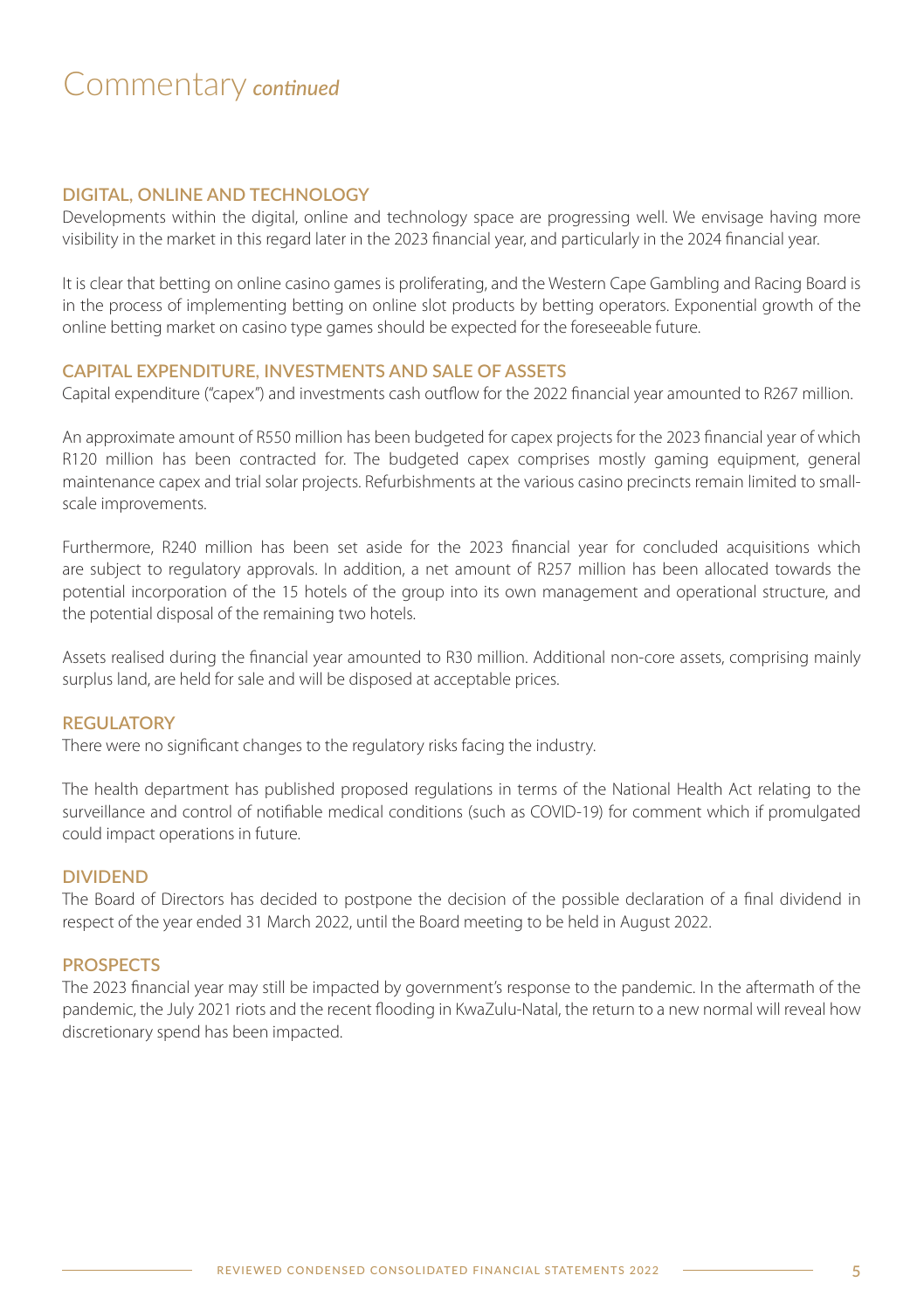## Commentary *continued*

Ancillary offerings at the casino precincts have improved steadily since October 2021 with improved contributions being made towards revenue generated, but as with net gaming win, falling short of pre-COVID-19 levels.

The group is well positioned to deliver strong headline earnings with the improved cost base at casino precincts and the head office, regardless of whether revenue growth is achieved, provided that severe restrictions are not once again imposed.

The LPM division's strong performance should be bolstered by the rollout of additional machines which is gathering momentum for the first time in two years.

It should be noted that the October 2021 to December 2021 and January 2022 to March 2022 quarterly results were not significantly different.

The performance for the month of April 2022 based on management accounts (being the first month of the 2023 financial year) is as follows:

|                                    | <b>Month</b><br><b>April 2022</b><br><b>Rm</b> |
|------------------------------------|------------------------------------------------|
| Income                             | 860                                            |
| <b>EBITDA</b>                      | 297                                            |
| EBITDA margin                      | 35%                                            |
| Adjusted EBITDA (including leases) | 289                                            |
| NIBD and guarantees at period end  | (8765)                                         |

The effort to further reduce debt to the targeted less than 2.0 times net debt to adjusted EBITDA ratio, will continue.

With potential acquisitions, a new online platform, the potential in-house management of the group's hotels, an improved hospitality offering at the Gold Reef City precinct, trial solar projects and various other initiatives, 2023 is set to be a busy, but exciting, year. The group's focus is transitioning away from survival mode to building an improved, sustainable business for the future.

We thank all affected stakeholders who supported us over the extremely tough past two years and we particularly express our appreciation to our lenders who assisted in placing Tsogo Sun Gaming in a much stronger position today.

**CG du Toit**<br>
Chief Executive Officer<br>
Chief Executive Officer Chief Executive Officer

26 May 2022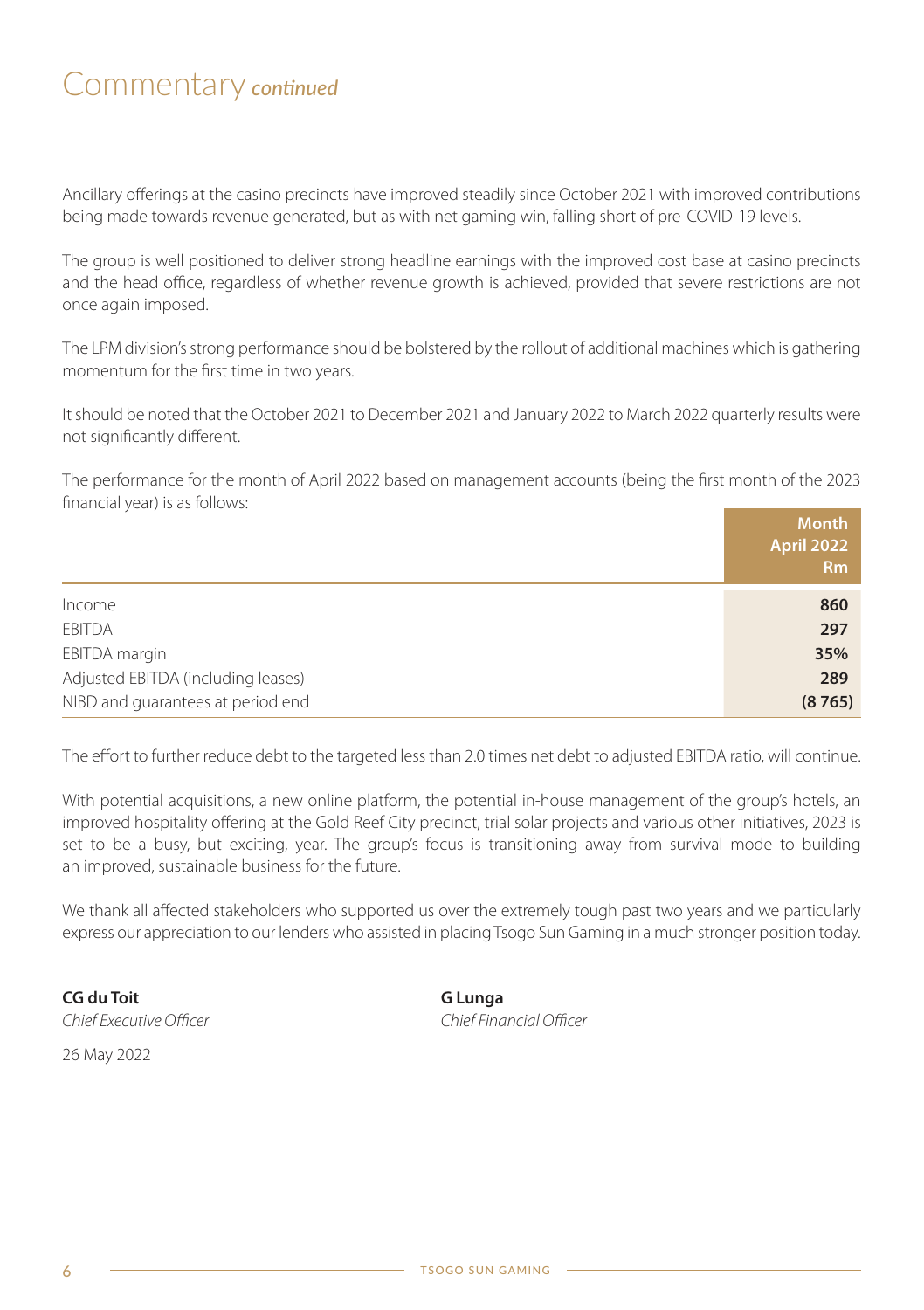## INDEPENDENT AUDITOR'S REVIEW REPORT ON CONDENSED CONSOLIDATED FINANCIAL **STATEMENTS**

#### **To the Shareholders of Tsogo Sun Gaming Limited**

We have reviewed the condensed consolidated financial statements of Tsogo Sun Gaming Limited, set out on pages 8 to 26 of the provisional report, which comprise the condensed consolidated balance sheet as at 31 March 2022 and the related condensed consolidated income statement, condensed consolidated statement of comprehensive income, condensed consolidated statement of changes in equity and condensed consolidated cash flow statement for the year then ended, and selected explanatory notes.

### **Directors' Responsibility for the Condensed Consolidated Financial Statements**

The directors are responsible for the preparation and presentation of these condensed consolidated financial statements in accordance with the requirements of the JSE Limited Listings Requirements for provisional reports, as set out in note 1 to the financial statements, and the requirements of the Companies Act of South Africa, and for such internal control as the directors determine is necessary to enable the preparation of financial statements that are free from material misstatement, whether due to fraud or error.

### **Auditor's Responsibility**

Our responsibility is to express a conclusion on these financial statements. We conducted our review in accordance with International Standard on Review Engagements (ISRE) 2410, which applies to a review of historical financial information performed by the independent auditor of the entity. ISRE 2410 requires us to conclude whether anything has come to our attention that causes us to believe that the financial statements are not prepared in all material respects in accordance with the applicable financial reporting framework. This standard also requires us to comply with relevant ethical requirements.

A review of financial statements in accordance with ISRE 2410 is a limited assurance engagement. We perform procedures, primarily consisting of making inquiries of management and others within the entity, as appropriate, and applying analytical procedures, and evaluate the evidence obtained. The procedures performed in a review are substantially less than those performed in an audit conducted in accordance with International Standards on Auditing. Accordingly, we do not express an audit opinion on these financial statements.

### **Conclusion**

Based on our review, nothing has come to our attention that causes us to believe that the condensed consolidated financial statements of Tsogo Sun Gaming Limited for the year ended 31 March 2022 are not prepared, in all material respects, in accordance with the requirements of the JSE Limited Listings Requirements for provisional reports, as set out in note 1 to the financial statements, and the requirements of the Companies Act of South Africa.

Pricevate house Gogers Inc.

**PricewaterhouseCoopers Inc.** Director: S Murugen Registered Auditor Johannesburg, South Africa

26 May 2022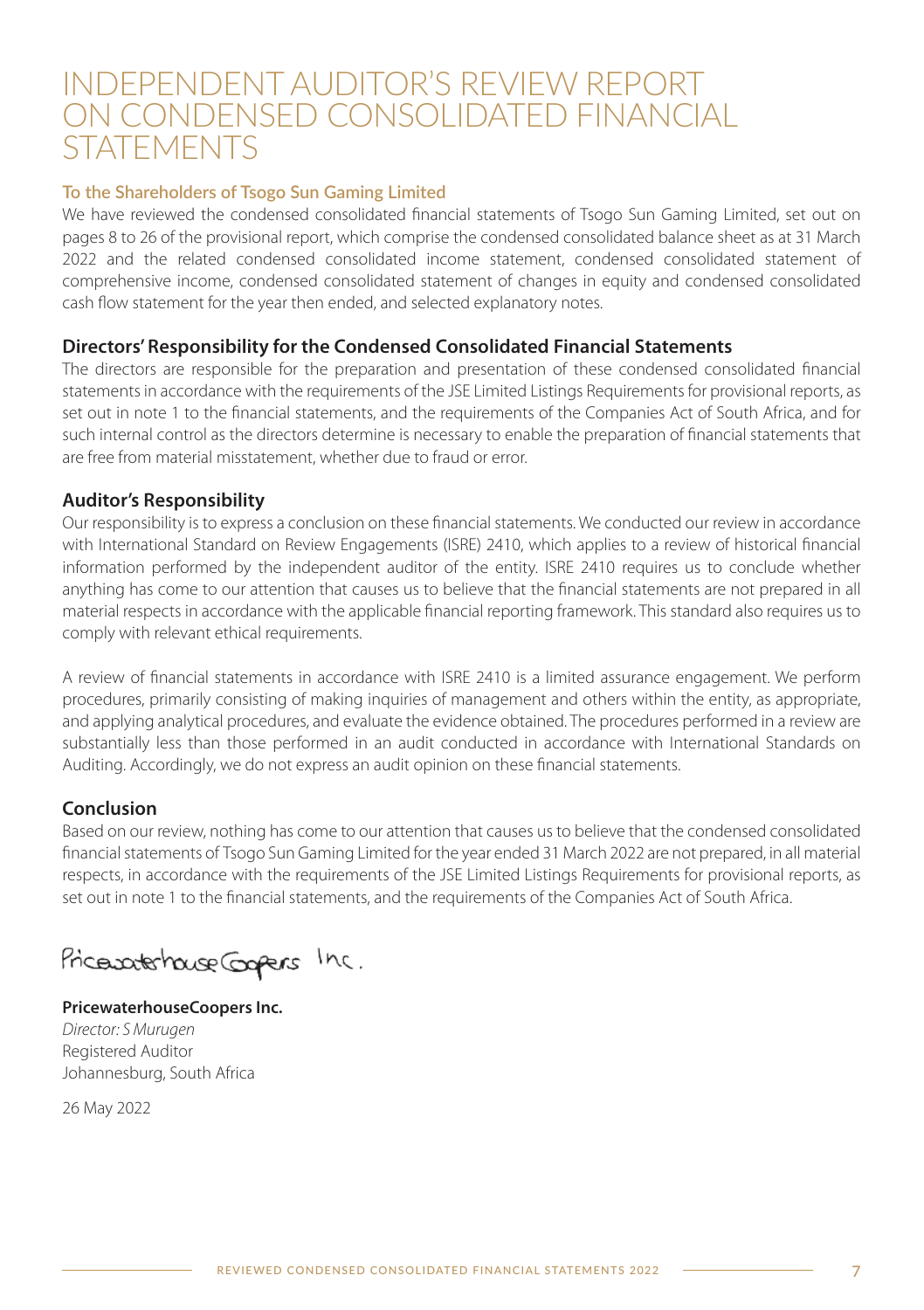## Condensed consolidated income statement

for the year ended 31 March

|                                                                               | 2022<br><b>Reviewed</b><br><b>Rm</b> | 2021<br>Audited<br><b>Rm</b> |
|-------------------------------------------------------------------------------|--------------------------------------|------------------------------|
|                                                                               |                                      |                              |
| Net gaming win                                                                | 7779                                 | 5 2 5 3                      |
| Food and beverage revenue<br>Rooms revenue                                    | 365<br>303                           | 141                          |
| Other revenue                                                                 | 219                                  | 125<br>73                    |
| Other income                                                                  | 272                                  | 94                           |
|                                                                               |                                      |                              |
| Income                                                                        | 8938                                 | 5686                         |
| Gaming levies and Value Added Tax                                             | (1708)                               | (1138)                       |
| Employee costs                                                                | (1489)                               | (1032)                       |
| Other operating expenses                                                      | (2580)                               | (1745)                       |
| Amortisation and depreciation                                                 | (783)                                | (844)                        |
| Impairment reversal of non-current assets                                     | 298                                  | 129                          |
| Impairment of non-current assets                                              | (10)                                 | (12)                         |
| Fair value adjustment of investment properties                                | 10                                   | (67)                         |
| <b>Operating profit</b>                                                       | 2676                                 | 977                          |
| Finance income                                                                | 26                                   | 19                           |
| Finance costs                                                                 | (792)                                | (963)                        |
| Share of profit/(loss) of associates                                          | $\overline{2}$                       | (8)                          |
| Profit before income tax                                                      | 1912                                 | 25                           |
| Income tax (expense)/credit                                                   | (478)                                | 3                            |
| Profit for the year                                                           | 1434                                 | 28                           |
| Profit attributable to:                                                       |                                      |                              |
| Equity holders of the company                                                 | 1405                                 | 21                           |
| Non-controlling interests                                                     | 29                                   | 7                            |
|                                                                               | 1434                                 | 28                           |
| Basic and diluted earnings attributable to the ordinary equity holders of the |                                      |                              |
| company per share (cents)                                                     | 134.3                                | 2.0                          |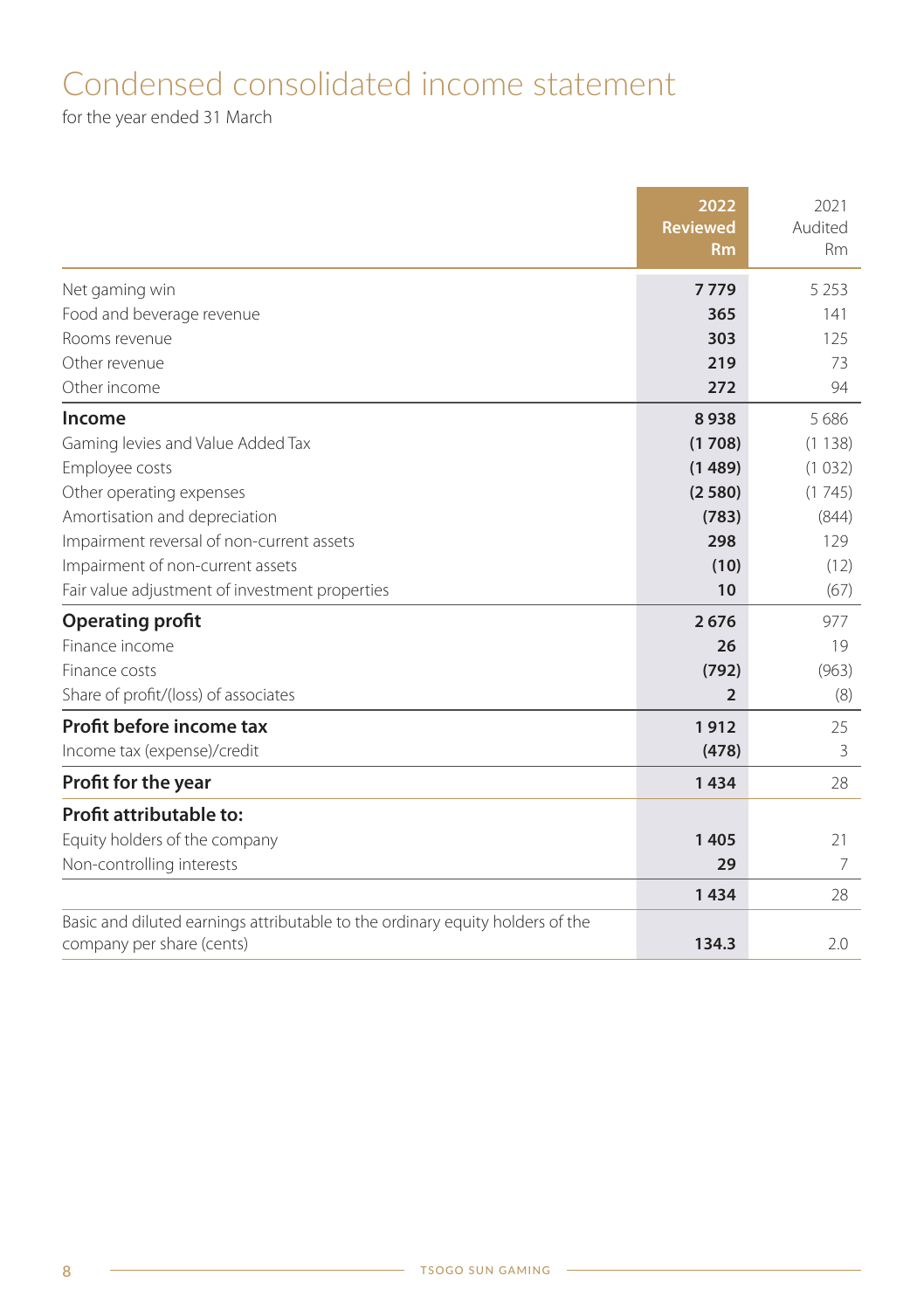## Condensed consolidated statement of comprehensive income

for the year ended 31 March

|                                                                        | 2022<br><b>Reviewed</b><br><b>Rm</b> | 2021<br>Audited<br><b>Rm</b> |
|------------------------------------------------------------------------|--------------------------------------|------------------------------|
| <b>Profit for the year</b>                                             | 1434                                 | 28                           |
| Other comprehensive income for the year, net of tax                    |                                      |                              |
| Items that may be reclassified subsequently to profit or loss:         | 137                                  | (29)                         |
| Cash flow hedges                                                       | 189                                  | (41)                         |
| Income tax relating to items that may subsequently be reclassified     |                                      |                              |
| to profit or loss                                                      | (52)                                 | $12 \overline{ }$            |
| Items that may not be reclassified subsequently to profit or loss:     | 139                                  | (296)                        |
| Equity instruments at FVOCI fair value adjustment                      | 139                                  | (223)                        |
| Income tax relating to items that may not subsequently be reclassified |                                      |                              |
| to profit or loss <sup>(1)</sup>                                       |                                      | (73)                         |
| Total comprehensive income/(loss) for the year                         | 1710                                 | (297)                        |
| Total comprehensive income/(loss) attributable to:                     |                                      |                              |
| Equity holders of the company                                          | 1681                                 | (304)                        |
| Non-controlling interests                                              | 29                                   | 7                            |
|                                                                        | 1710                                 | (297)                        |

 $^\mathrm{(1)}$  During the prior year, the deferred tax on the group's equity instruments at FVOCI was reversed due to the future profitability of the respective holding entity not being anticipated to produce taxable income in the foreseeable future and therefore the deferred tax asset was no longer considered fully recoverable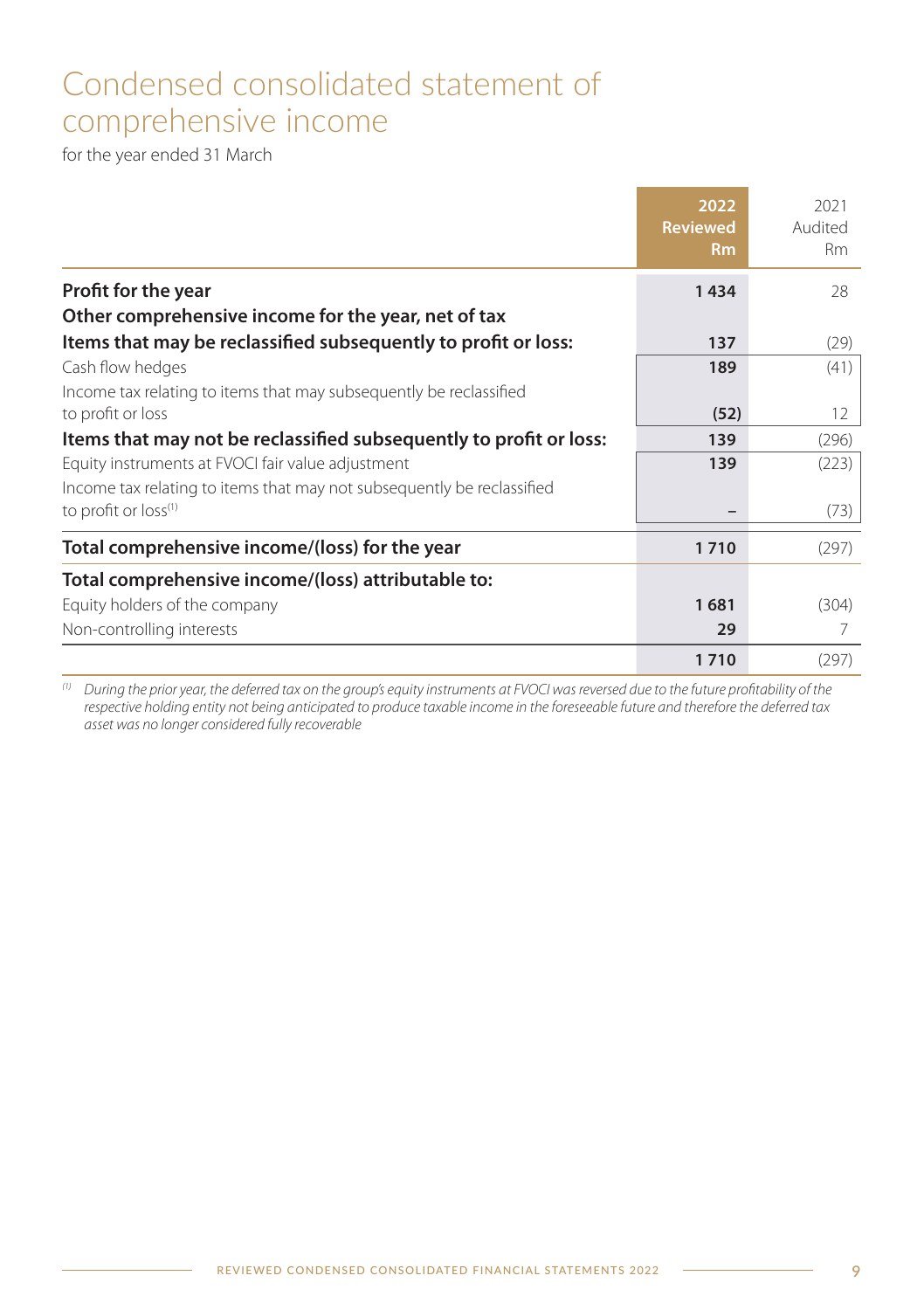## Condensed consolidated balance sheet

as at 31 March

|                                                                                                                                                                                     | 2022                  | 2021                    |
|-------------------------------------------------------------------------------------------------------------------------------------------------------------------------------------|-----------------------|-------------------------|
| <b>Notes</b>                                                                                                                                                                        | <b>Reviewed</b><br>Rm | Audited<br><b>Rm</b>    |
| <b>ASSETS</b>                                                                                                                                                                       |                       |                         |
| <b>Non-current assets</b>                                                                                                                                                           |                       |                         |
| Property, plant and equipment                                                                                                                                                       | 8 1 0 9               | 8560                    |
| Right-of-use assets                                                                                                                                                                 | 237                   | 224                     |
| 5.1<br>Investment properties                                                                                                                                                        | 374                   | 350                     |
| Goodwill<br>4.3<br>Other intangible assets<br>4.4                                                                                                                                   | 1461<br>3 1 8 3       | 1461<br>2903            |
| Investments in associates                                                                                                                                                           | 27                    | 33                      |
| Financial assets at FVOCI<br>5.2                                                                                                                                                    | 814                   | 675                     |
| Non-current receivables                                                                                                                                                             | 50                    | 52                      |
| Deferred income tax assets                                                                                                                                                          | 92                    | 130                     |
|                                                                                                                                                                                     | 14 3 4 7              | 14 3 8 8                |
| <b>Current assets</b>                                                                                                                                                               |                       |                         |
| Inventories                                                                                                                                                                         | 70                    | 81                      |
| Trade and other receivables <sup>(1)</sup>                                                                                                                                          | 392                   | 531                     |
| Current income tax assets                                                                                                                                                           | 73<br>852             | 100                     |
| Cash and cash equivalents                                                                                                                                                           |                       | 516                     |
| Assets classified as held for sale                                                                                                                                                  | 1387<br>46            | 1 2 2 8<br>59           |
| Total current assets                                                                                                                                                                | 1433                  | 1 2 8 7                 |
| <b>Total assets</b>                                                                                                                                                                 | 15780                 | 15 675                  |
| <b>EOUITY</b><br>Capital and reserves attributable to equity holders of the company<br>Ordinary share capital and premium<br>Other reserves<br>Retained income/(accumulated losses) | 6487<br>(4185)<br>850 | 6487<br>(4461)<br>(555) |
| Total shareholders' equity                                                                                                                                                          | 3 1 5 2               | 1471                    |
| Non-controlling interests                                                                                                                                                           | 120                   | 113                     |
| Total equity                                                                                                                                                                        | 3 2 7 2               | 1584                    |
| <b>LIABILITIES</b>                                                                                                                                                                  |                       |                         |
| <b>Non-current liabilities</b><br>6.1                                                                                                                                               | 7400                  |                         |
| Interest-bearing borrowings<br>Lease liabilities<br>6.2                                                                                                                             | 295                   | 10 300<br>266           |
| Derivative financial instruments<br>5.3                                                                                                                                             | 82                    | 228                     |
| Deferred income tax liabilities                                                                                                                                                     | 1 2 5 9               | 1 1 0 7                 |
| Provisions and other liabilities                                                                                                                                                    | 98                    | 42                      |
|                                                                                                                                                                                     | 9 1 3 4               | 11943                   |
| <b>Current liabilities</b>                                                                                                                                                          |                       |                         |
| Interest-bearing borrowings<br>6.1                                                                                                                                                  | 2351                  | 1 0 0 7                 |
| Lease liabilities<br>6.2                                                                                                                                                            | 42                    | 40                      |
| Trade and other payables <sup>(1)</sup><br>Current income tax liabilities                                                                                                           | 961<br>20             | 1068<br>33              |
|                                                                                                                                                                                     | 3 3 7 4               | 2 1 4 8                 |
| <b>Total liabilities</b>                                                                                                                                                            | 12 508                | 14 0 91                 |
| <b>Total equity and liabilities</b>                                                                                                                                                 | 15780                 | 15675                   |
|                                                                                                                                                                                     |                       |                         |

(1) Reductions in trade and other receivables and trade and other payables are mainly due to the receipt of the business interruption reinsurance recoveries by the group of R174 million and the settlement of the business interruption insurance claims by the group of R177 million respectively – refer note 7 Related party transactions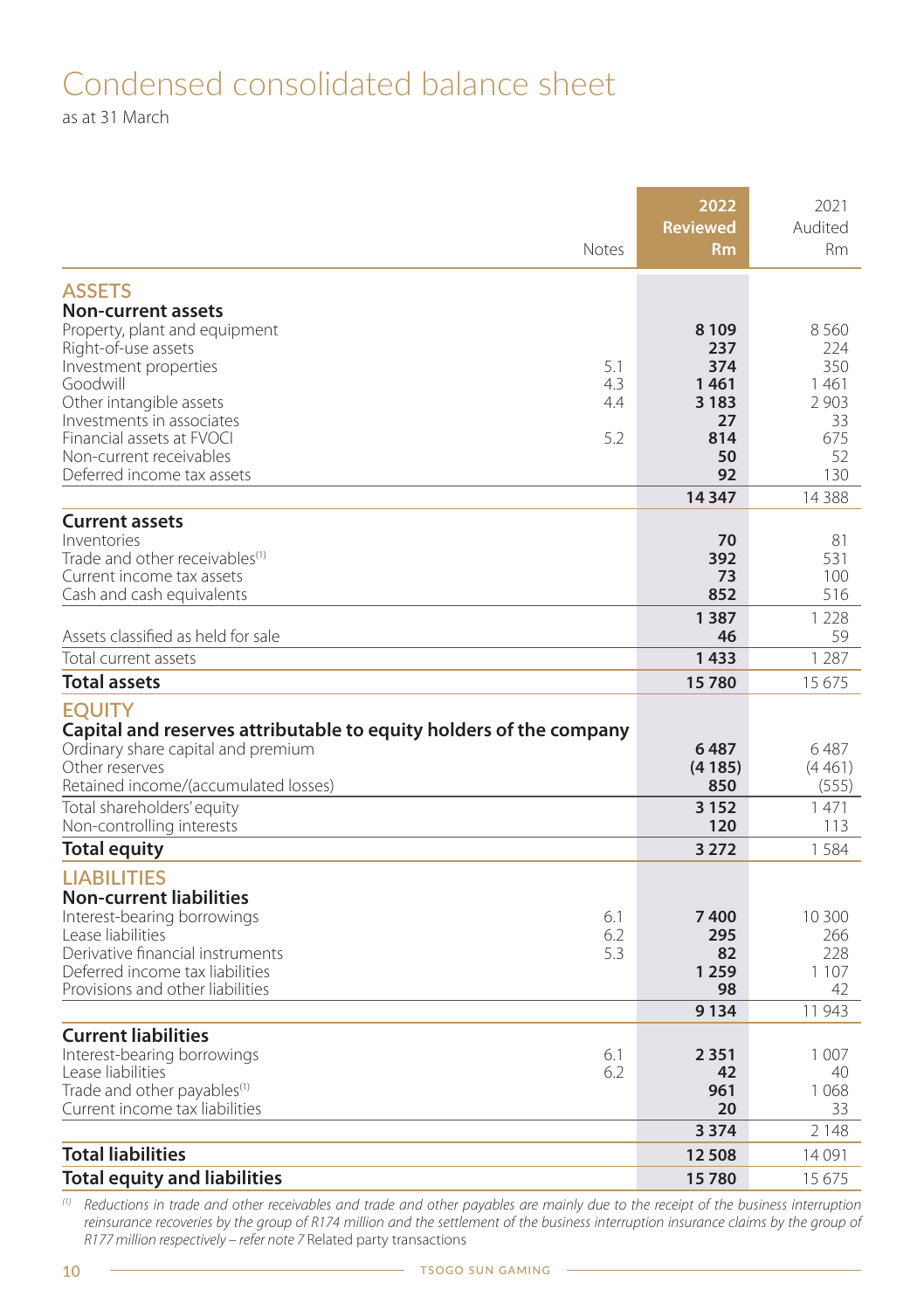## Condensed consolidated statement of changes in equity

for the year ended 31 March

|                                          | Attributable to equity holders of the company                      |                       |                                                                            |                           |                                                      |                                     |  |
|------------------------------------------|--------------------------------------------------------------------|-----------------------|----------------------------------------------------------------------------|---------------------------|------------------------------------------------------|-------------------------------------|--|
|                                          | <b>Ordinary</b><br>share<br>capital<br>and<br>premium<br><b>Rm</b> | reserves<br><b>Rm</b> | <b>Retained</b><br>earnings/<br>Other (accumulated<br>losses)<br><b>Rm</b> | <b>Total</b><br><b>Rm</b> | Non-<br>controlling<br><b>interests</b><br><b>Rm</b> | <b>Total</b><br>equity<br><b>Rm</b> |  |
| Balance at 31 March 2020                 |                                                                    |                       |                                                                            |                           |                                                      |                                     |  |
| (audited)                                | 6487                                                               | (4081)                | (576)                                                                      | 1830                      | 126                                                  | 1956                                |  |
| Total comprehensive income               |                                                                    | (325)                 | 21                                                                         | (304)                     | 7                                                    | (297)                               |  |
| Profit for the year                      |                                                                    |                       | 21                                                                         | 21                        | $\overline{7}$                                       | 28                                  |  |
| Other comprehensive income               |                                                                    | (325)                 |                                                                            | (325)                     | -                                                    | (325)                               |  |
| Acquisition of common control entity     |                                                                    | (35)                  | -                                                                          | (35)                      | (18)                                                 | (53)                                |  |
| Acquisition of non-controlling interests |                                                                    | (20)                  |                                                                            | (20)                      | 6                                                    | (14)                                |  |
| Ordinary dividends                       |                                                                    |                       |                                                                            |                           | (8)                                                  | (8)                                 |  |
| Balance at 31 March 2021                 |                                                                    |                       |                                                                            |                           |                                                      |                                     |  |
| (audited)                                | 6487                                                               | (4461)                | (555)                                                                      | 1471                      | 113                                                  | 1584                                |  |
| Total comprehensive income               |                                                                    | 276                   | 1405                                                                       | 1681                      | 29                                                   | 1710                                |  |
| Profit for the year                      |                                                                    |                       | 1405                                                                       | 1 4 0 5                   | 29                                                   | 1434                                |  |
| Other comprehensive income               |                                                                    | 276                   | $\overline{\phantom{0}}$                                                   | 276                       | $\overline{\phantom{m}}$                             | 276                                 |  |
| Ordinary dividends                       |                                                                    |                       |                                                                            |                           | (22)                                                 | (22)                                |  |
| Balance at 31 March 2022                 |                                                                    |                       |                                                                            |                           |                                                      |                                     |  |
| (reviewed)                               | 6487                                                               | (4185)                | 850                                                                        | 3 1 5 2                   | 120                                                  | 3 2 7 2                             |  |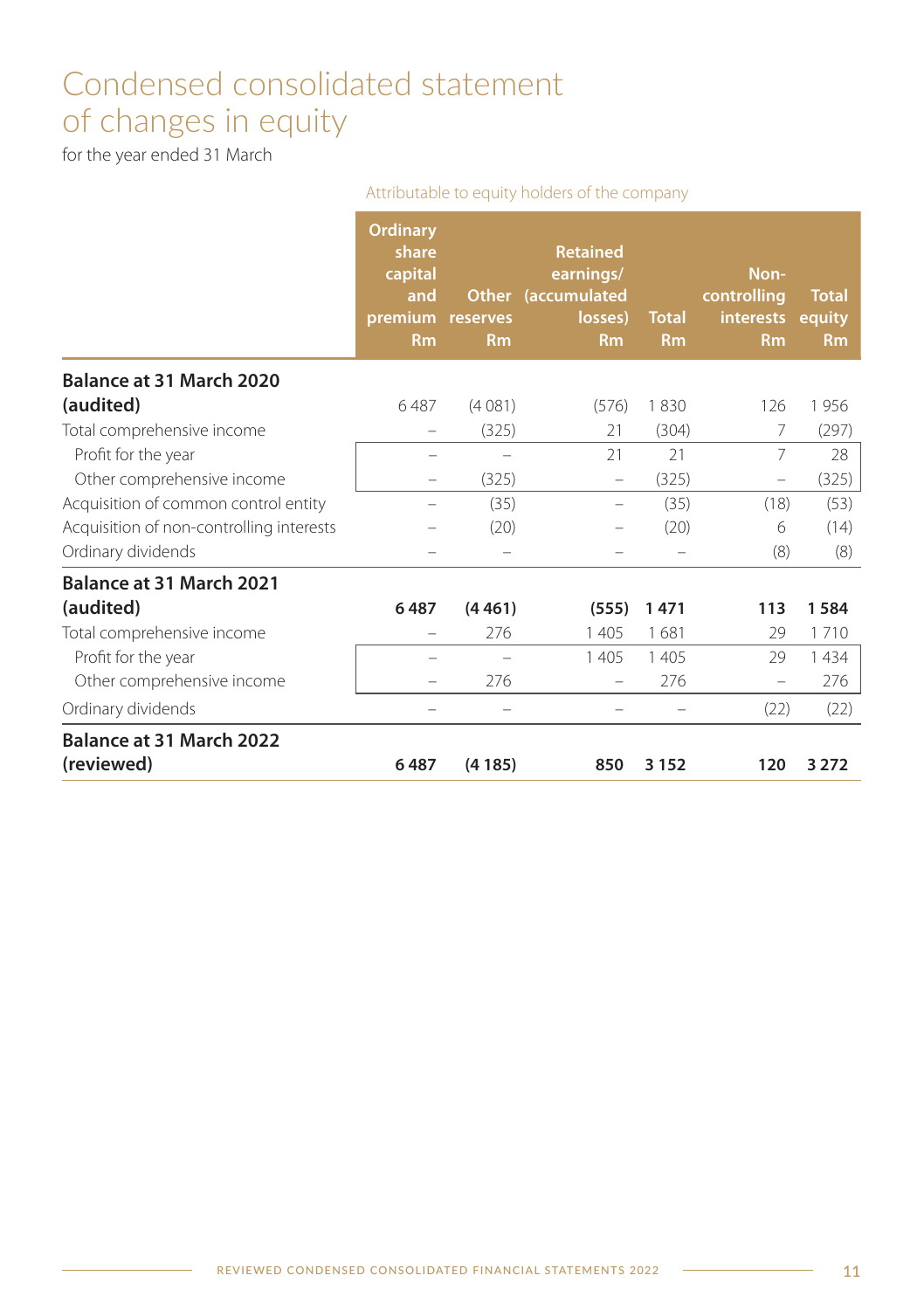## Condensed consolidated cash flow statement

for the year ended 31 March

|                                                                            | 2022<br><b>Reviewed</b> | 2021<br>Audited |
|----------------------------------------------------------------------------|-------------------------|-----------------|
|                                                                            | <b>Rm</b>               | Rm              |
| Cash flows from operating activities                                       |                         |                 |
| Profit before income tax                                                   | 1912                    | 25              |
| Non-cash movements and other income allocations                            | 1323                    | 1596            |
| (Decrease)/increase in working capital                                     | (50)                    | 55              |
| Cash generated from operations                                             | 3 1 8 5                 | 1676            |
| Finance income                                                             | 20                      | 17              |
| Finance costs <sup>(1)</sup>                                               | (1184)                  | (565)           |
| Income tax paid                                                            | (326)                   | (110)           |
| Dividends paid to non-controlling interests                                | (16)                    | (7)             |
| Dividends received                                                         | 62                      |                 |
| Net cash generated from operating activities                               | 1741                    | 1011            |
| <b>Cash flows from investment activities</b>                               |                         |                 |
| Purchase of property, plant and equipment                                  | (252)                   | (145)           |
| Proceeds from disposals of property, plant and equipment                   | 14                      | 33              |
| Proceeds from disposals of non-current assets held for sale                | 16                      |                 |
| Proceeds from insurance claims for capital assets                          | 20                      |                 |
| Additions to investment properties                                         | (14)                    | (1)             |
| Purchase of intangible assets                                              | (1)                     | (15)            |
| Common control acquisitions, net of cash acquired                          |                         | (44)            |
| Other loans granted                                                        | (2)                     | (2)             |
| Net cash utilised for investment activities                                | (219)                   | (174)           |
| Cash flows from financing activities                                       |                         |                 |
| Borrowings raised                                                          |                         | 650             |
| Borrowings repaid                                                          | (1170)                  | (1500)          |
| Principal elements of lease payments                                       | (31)                    | (24)            |
| Acquisition of non-controlling interests                                   |                         | (8)             |
| Decrease in amounts due by share scheme participants                       | $\mathbf{1}$            |                 |
| Net cash utilised for financing activities                                 | (1 200)                 | (882)           |
| Net increase/(decrease) in cash and cash equivalents                       | 322                     | (45)            |
| Cash and cash equivalents at beginning of the year, net of bank overdrafts | 458                     | 503             |
| Cash and cash equivalents at end of the year, net of bank<br>overdrafts    | 780                     | 458             |

 $(1)$  Includes the settlement of interest of R400 million paid in the year which was capitalised in the prior year – refer note 6.1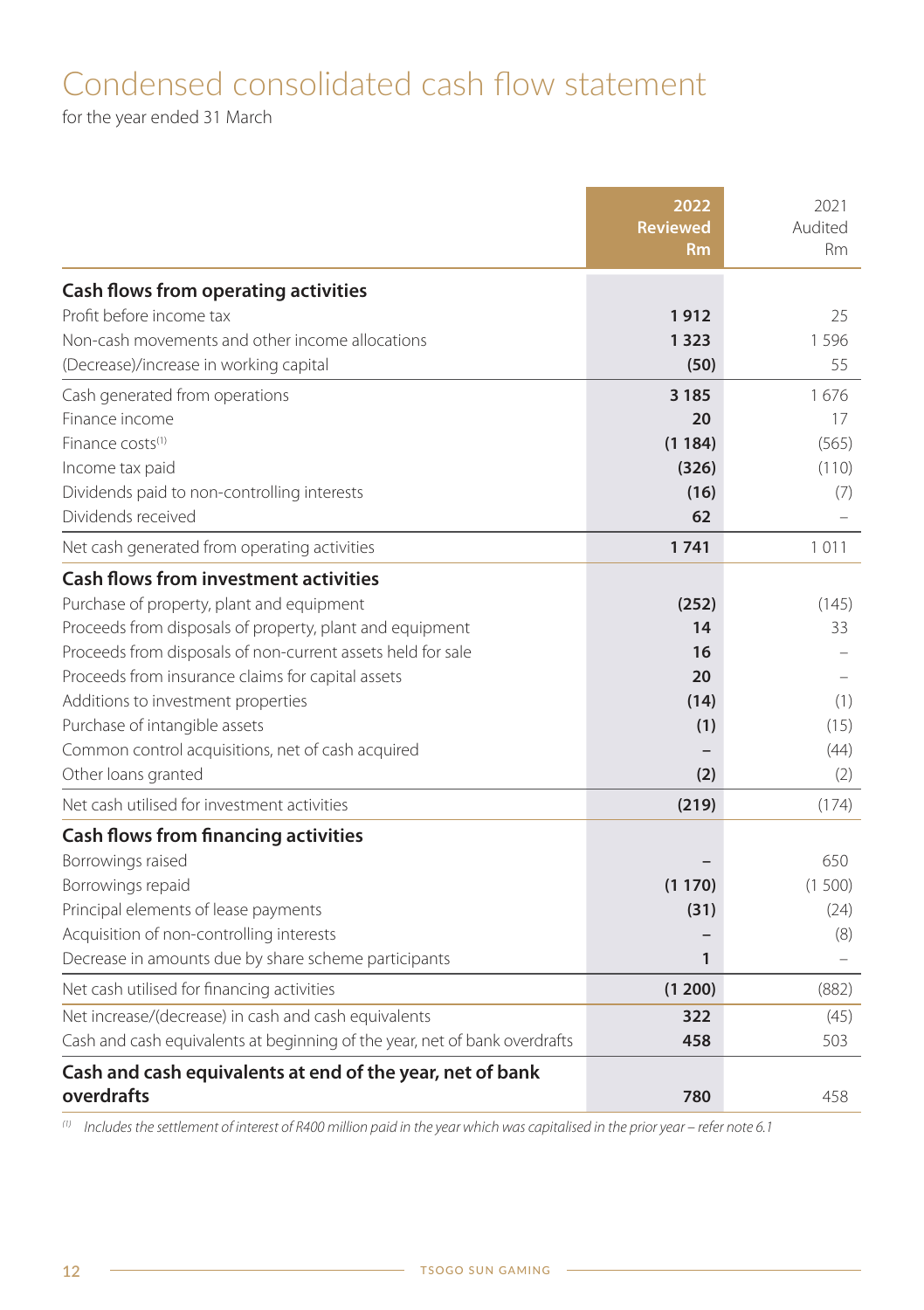## Reconciliation of earnings attributable to equity holders of the company to headline earnings

for the year ended 31 March

|                                                                 | 2022<br><b>Reviewed</b><br><b>Rm</b> | 2021<br>Audited<br><b>Rm</b> |
|-----------------------------------------------------------------|--------------------------------------|------------------------------|
| Profit attributable to equity holders of the company            | 1405                                 | 21                           |
| (Less)/add: Headline adjustments                                |                                      |                              |
| Gain on disposal of property, plant and equipment               | (2)                                  | (30)                         |
| Gain on disposal of assets classified as held for sale          | (11)                                 |                              |
| Impairment of property, plant and equipment                     | 10                                   | 12                           |
| Fair value adjustment of investment properties                  | (10)                                 | 67                           |
| Impairment reversal of intangible assets                        | (298)                                | (129)                        |
| Insurance claims for capital assets                             | (20)                                 |                              |
| Total tax effects of adjustments                                | 79                                   | 27                           |
| Headline earnings/(loss)                                        | 1153                                 | (32)                         |
| Number and weighted average number of shares in issue (million) | 1046                                 | 1046                         |
| Basic and diluted headline earnings/(loss) per share (cents)    | 110.2                                | (3.1)                        |

## Reconciliation of operating profit to EBITDA

for the year ended 31 March

|                                                        | 2022<br><b>Reviewed</b><br><b>Rm</b> | 2021<br>Audited<br>Rm |
|--------------------------------------------------------|--------------------------------------|-----------------------|
| EBITDA pre-exceptional items is made up as follows:    |                                      |                       |
| Operating profit                                       | 2676                                 | 977                   |
| Add: Amortisation and depreciation                     | 783                                  | 844                   |
|                                                        | 3459                                 | 1821                  |
| (Less)/add: Headline adjustments                       | (331)                                | (80)                  |
| Gain on disposal of property, plant and equipment      | (2)                                  | (30)                  |
| Gain on disposal of assets classified as held for sale | (11)                                 |                       |
| Impairment of property, plant and equipment            | 10                                   | 12                    |
| Fair value adjustment of investment properties         | (10)                                 | 67                    |
| Impairment reversal of intangible assets               | (298)                                | (129)                 |
| Insurance claims for capital assets                    | (20)                                 |                       |
| <b>EBITDA</b>                                          | 3 1 2 8                              | 1741                  |

Earnings before interest, tax, depreciation and amortisation and exceptional items ("EBITDA") excludes the effects of items that are regarded as unusual, are infrequent and are considered to distort the numbers if they were not adjusted (there were no adjustments in the current or prior periods to EBITDA), and headline adjustments in terms of Circular 1/2021 Headline Earnings.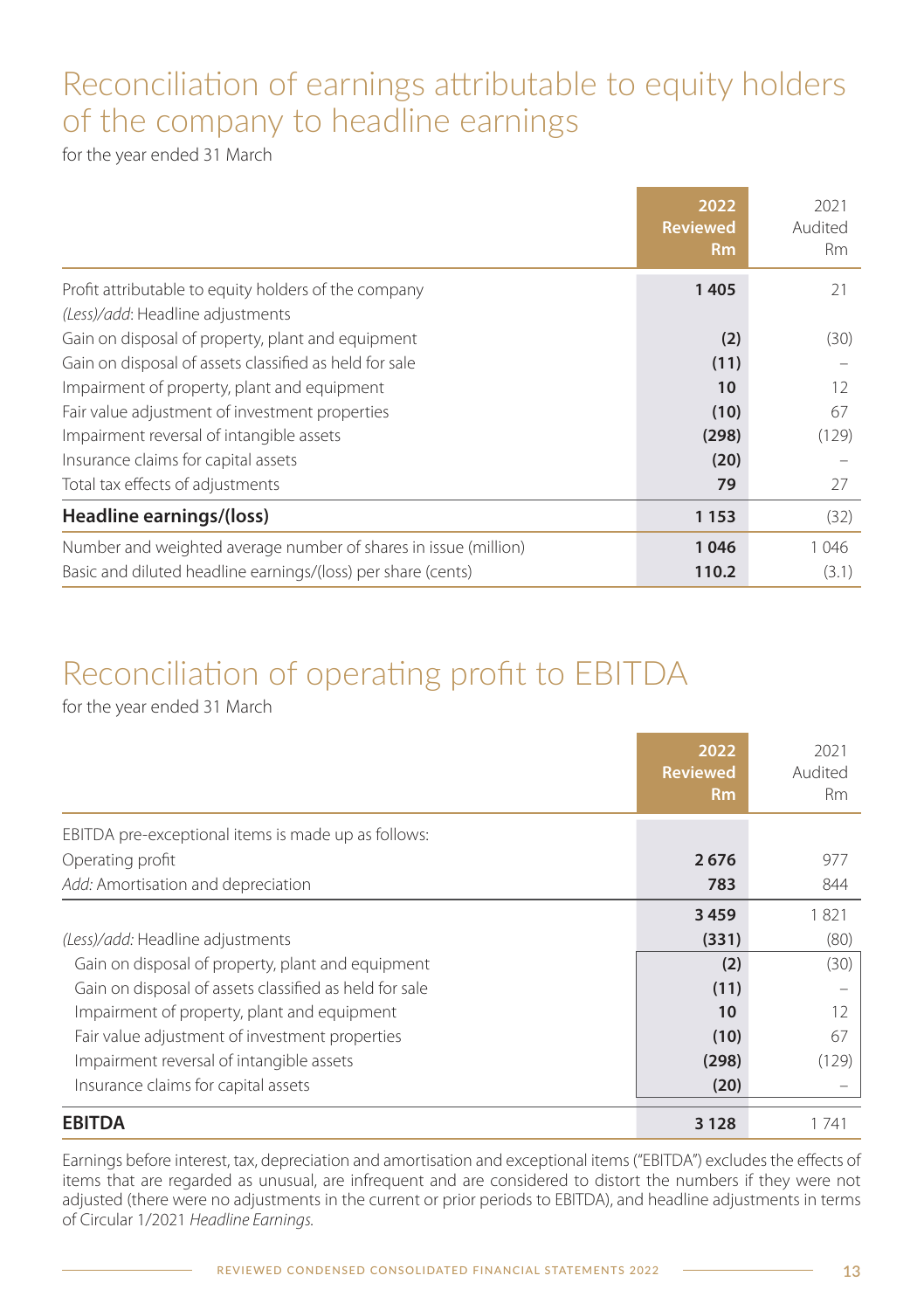## Segmental analysis

for the year ended 31 March

There has been no change in the basis of segmentation or basis of measurement of segment profit or loss since the previous financial year end. The segment income and segment EBITDA for the year under review are as follows:

|                        |                                      | Income <sup>(1)</sup> |             | EBITDA <sup>(2)(3)</sup>             |                       |                |  |
|------------------------|--------------------------------------|-----------------------|-------------|--------------------------------------|-----------------------|----------------|--|
|                        | 2022<br><b>Reviewed</b><br><b>Rm</b> | 2021<br>Audited<br>Rm | Change<br>% | 2022<br><b>Reviewed</b><br><b>Rm</b> | 2021<br>Audited<br>Rm | Change<br>$\%$ |  |
| Casinos                | 6388                                 | 4074                  | 57          | 2622                                 | 1487                  | 76             |  |
| Gauteng                | 3 2 9 1                              | 2 1 2 4               | 55          | 1317                                 | 750                   | 76             |  |
| KwaZulu-Natal          | 1806                                 | 1 1 0 3               | 64          | 796                                  | 430                   | 85             |  |
| Mpumalanga             | 507                                  | 340                   | 49          | 192                                  | 127                   | 51             |  |
| Western Cape           | 494                                  | 316                   | 56          | 230                                  | 129                   | 78             |  |
| Eastern Cape           | 204                                  | 130                   | 57          | 61                                   | 35                    | 74             |  |
| Free State             | 86                                   | 61                    | 41          | 26                                   | 16                    | 63             |  |
| Bingo                  | 711                                  | 476                   | 49          | 168                                  | 103                   | 63             |  |
| LPMs                   | 1687                                 | 1086                  | 55          | 510                                  | 297                   | 72             |  |
| Other group operations | 152                                  | 50                    | 204         | (172)                                | (146)                 | (18)           |  |
| Group                  | 8938                                 | 5686                  | 57          | 3 1 2 8                              | 1741                  | 80             |  |

(1) All revenue and income from gaming and hotel operations is derived from external customers. No one customer contributes more than 10% to the group's total revenue and income

(2) Refer reconciliation of operating profit to EBITDA

(3) All casino units are reported pre-internal gaming management fees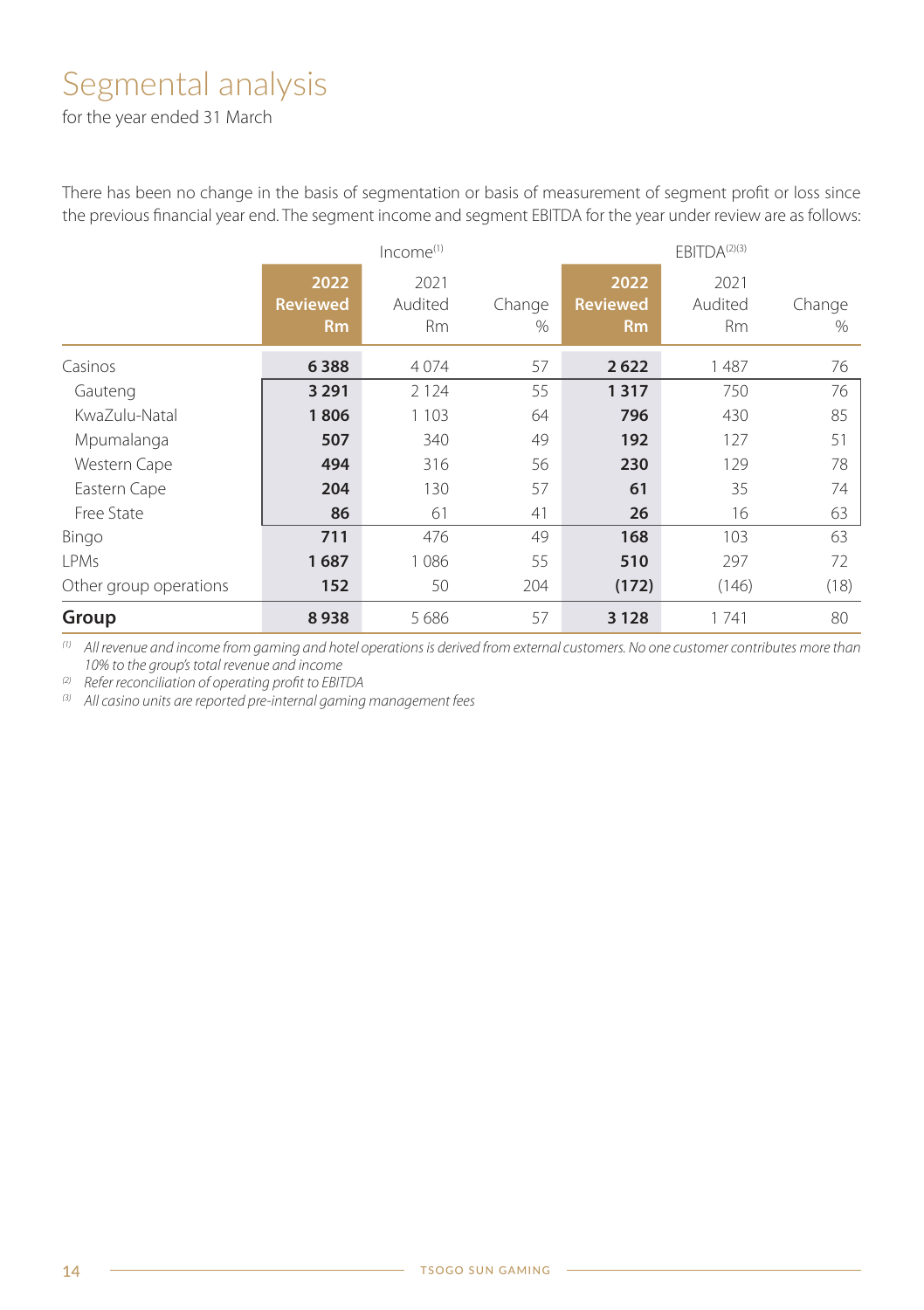## Disaggregation of revenue from contracts with customers

for the year ended 31 March

The group derives revenue over time, with the exception of food and beverage revenue which is recognised at a point in time. The group has no contract assets. The table below presents revenue by segment which excludes net gaming win and other income which are included in the segmental analysis as these are accounted for under different accounting policies. Disaggregation of revenue from contracts with customers for the year under review is as follows:

|                                                 | Food and beverage<br>recognised at a<br>point in time |                              | Rooms revenue<br>recognised<br>over time |                              |                                      | Other revenue<br>recognised<br>over time |                                      | Revenue from contracts<br>with customers |
|-------------------------------------------------|-------------------------------------------------------|------------------------------|------------------------------------------|------------------------------|--------------------------------------|------------------------------------------|--------------------------------------|------------------------------------------|
|                                                 | 2022<br><b>Reviewed</b><br><b>Rm</b>                  | 2021<br>Audited<br><b>Rm</b> | 2022<br><b>Reviewed</b><br><b>Rm</b>     | 2021<br>Audited<br><b>Rm</b> | 2022<br><b>Reviewed</b><br><b>Rm</b> | 2021<br>Audited<br><b>Rm</b>             | 2022<br><b>Reviewed</b><br><b>Rm</b> | 2021<br>Audited<br><b>Rm</b>             |
| Casinos                                         | 315                                                   | 118                          | 303                                      | 125                          | 209                                  | 66                                       | 827                                  | 309                                      |
| Gauteng                                         | 149                                                   | 50                           | 118                                      | 44                           | 178                                  | 48                                       | 445                                  | 142                                      |
| KwaZulu-Natal                                   | 78                                                    | 29                           | 68                                       | 24                           | 10                                   | 7                                        | 156                                  | 60                                       |
| Mpumalanga                                      | 38                                                    | 17                           | 76                                       | 39                           | 9                                    | 5                                        | 123                                  | 61                                       |
| Western Cape                                    | 28                                                    | 13                           | 20                                       | 11                           | 6                                    | $\overline{4}$                           | 54                                   | 28                                       |
| Eastern Cape                                    | 18                                                    | 7                            | 21                                       | 7                            | 5                                    |                                          | 44                                   | 15                                       |
| Free State                                      | 4                                                     | $\overline{2}$               |                                          | -                            | 1                                    |                                          | 5                                    | 3                                        |
| Bingo                                           | 50                                                    | 23                           | $\overline{\phantom{0}}$                 | $\equiv$                     | 5                                    | $\mathfrak{D}$                           | 55                                   | 25                                       |
| I PMs                                           |                                                       |                              |                                          |                              | 3                                    | $\overline{2}$                           | 3                                    | 2                                        |
| Other group                                     |                                                       |                              |                                          |                              |                                      |                                          |                                      |                                          |
| operations                                      |                                                       |                              |                                          |                              | $\overline{2}$                       | 3                                        | $\overline{2}$                       | 3                                        |
| Group                                           | 365                                                   | 141                          | 303                                      | 125                          | 219                                  | 73                                       | 887                                  | 339                                      |
| Reconciliation to segmental analysis:           |                                                       |                              |                                          |                              |                                      |                                          |                                      |                                          |
| Net gaming win                                  |                                                       |                              |                                          |                              |                                      | 7779                                     | 5 2 5 3                              |                                          |
| Revenue from contracts with customers per above |                                                       |                              |                                          |                              |                                      |                                          | 887                                  | 339                                      |
| Other income                                    |                                                       |                              |                                          |                              |                                      |                                          | 272                                  | 94                                       |
| Total income per segmental analysis             |                                                       |                              |                                          |                              |                                      | 8938                                     | 5 686                                |                                          |

 Other revenue comprises mainly revenues from Theme Park, cinemas, other hotel revenue, venue hire, parking and other sundry revenue.

Other income comprises mainly property rentals and, in the current year, the group's business interruption insurance claim being the settlement of R111 million in respect of the negative impact of the COVID-19 pandemic on the group's trading and dividends received.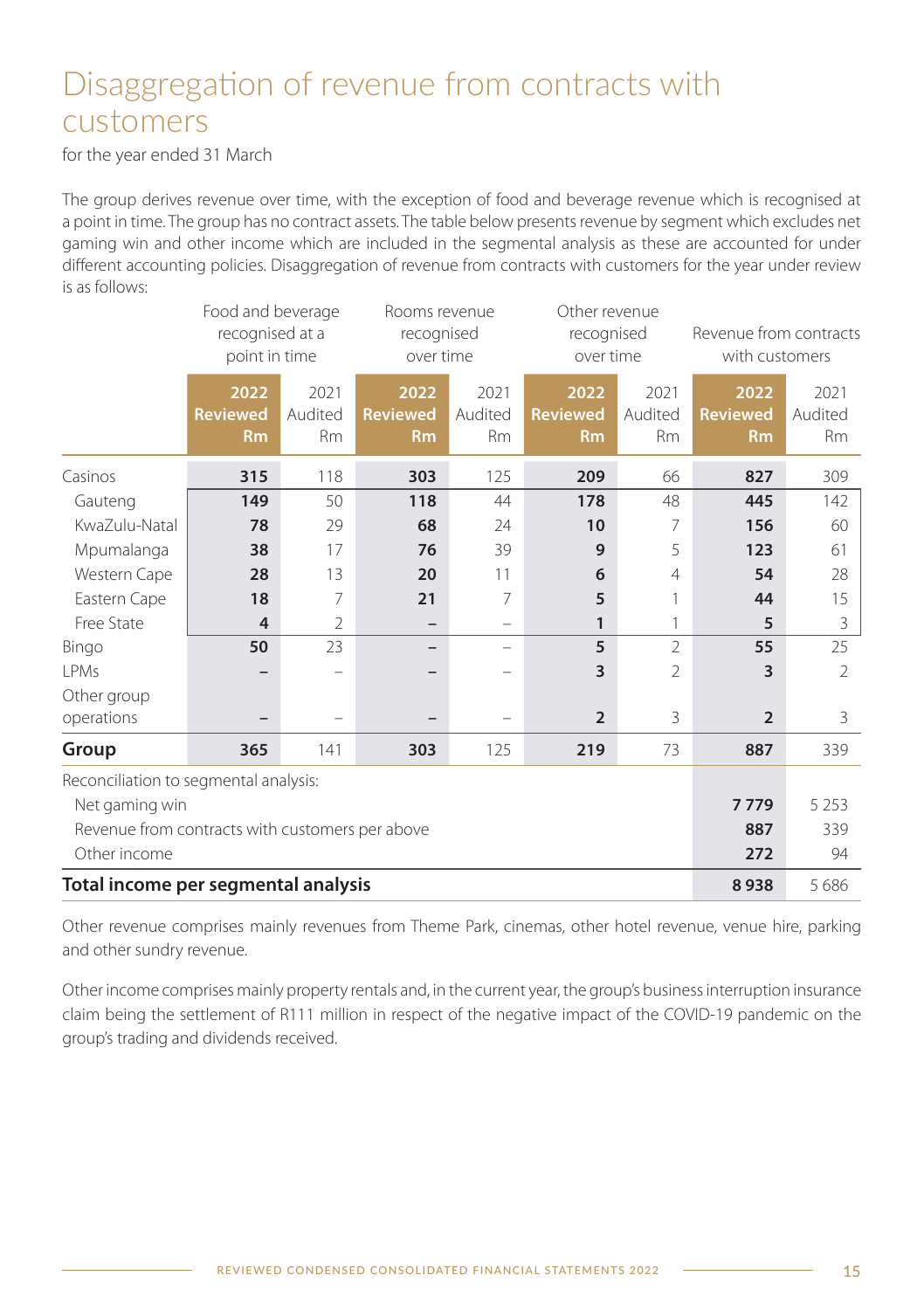#### **1 BASIS OF PREPARATION**

The Reviewed Condensed Consolidated Financial Statements for the year ended 31 March 2022 have been prepared in accordance with International Financial Reporting Standards ("IFRS"), the SAICA Financial Reporting Guides as issued by the Accounting Practices Committee and Financial Reporting Pronouncements as issued by the Financial Reporting Standards Council ("FRSC"), IAS 34 Interim Financial Reporting, the Listings Requirements of the JSE Limited and the requirements of the Companies Act of South Africa 2008, as amended. Chief Financial Officer, G Lunga CA(SA), supervised the preparation of these condensed consolidated financial statements. The accounting policies applied in the preparation of these condensed consolidated financial statements are in terms of IFRS and are consistent with those applied in the previous consolidated annual financial statements for the year ended 31 March 2021 other than as described in note 2. These condensed consolidated financial statements should be read in conjunction with the annual financial statements for the year ended 31 March 2021, which have been prepared in accordance with IFRS. These condensed consolidated financial statements for the year ended 31 March 2022 have been reviewed by the company's auditors, PricewaterhouseCoopers Inc., and their unmodified review conclusion is included in this report.

In preparing these condensed consolidated financial statements, the significant judgements made by management in applying the group's accounting policies are similar to those detailed in the group's consolidated annual financial statements for the year ended 31 March 2021, other than as mentioned in this report.

### **2 CHANGES IN SIGNIFICANT ACCOUNTING POLICIES**

The group has adopted all the new, revised or amended accounting standards which were effective for the group from 1 April 2021, including Interest Rate Benchmark Reform – Phase 2 (Amendment, effective for financial years beginning on or after 1 January 2021). No pronouncement had any material impact on the group.

#### **3 STANDARDS ISSUED NOT YET EFFECTIVE**

Other than as noted below, the group does not anticipate that any standards or amendments to existing standards that have been published and are mandatory for the group's accounting periods beginning on or after 1 April 2022 or later periods, which the group has not early adopted, would have a material impact on the group.

### **IFRS 17 Insurance Contracts**

IFRS 17 establishes the principles for the recognition, measurement, presentation and disclosure of insurance contracts within the scope of the standard. The objective of IFRS 17 is to ensure that an entity provides relevant information that faithfully represents those contracts. This information gives a basis for users of financial statements to assess the effect that insurance contracts have on the entity's financial position, financial performance and cash flows.

IFRS 17 was issued in May 2017 and applies to annual reporting periods beginning on or after 1 January 2023. The impact of IFRS 17 is currently being assessed but is not known at this time.

#### **IAS 1 (Amendment) Presentation of Financial Statements**

The amendment clarifies how to classify debt and other liabilities as current or non-current. IAS 1 amended must be applied for financial years commencing on or after 1 January 2023.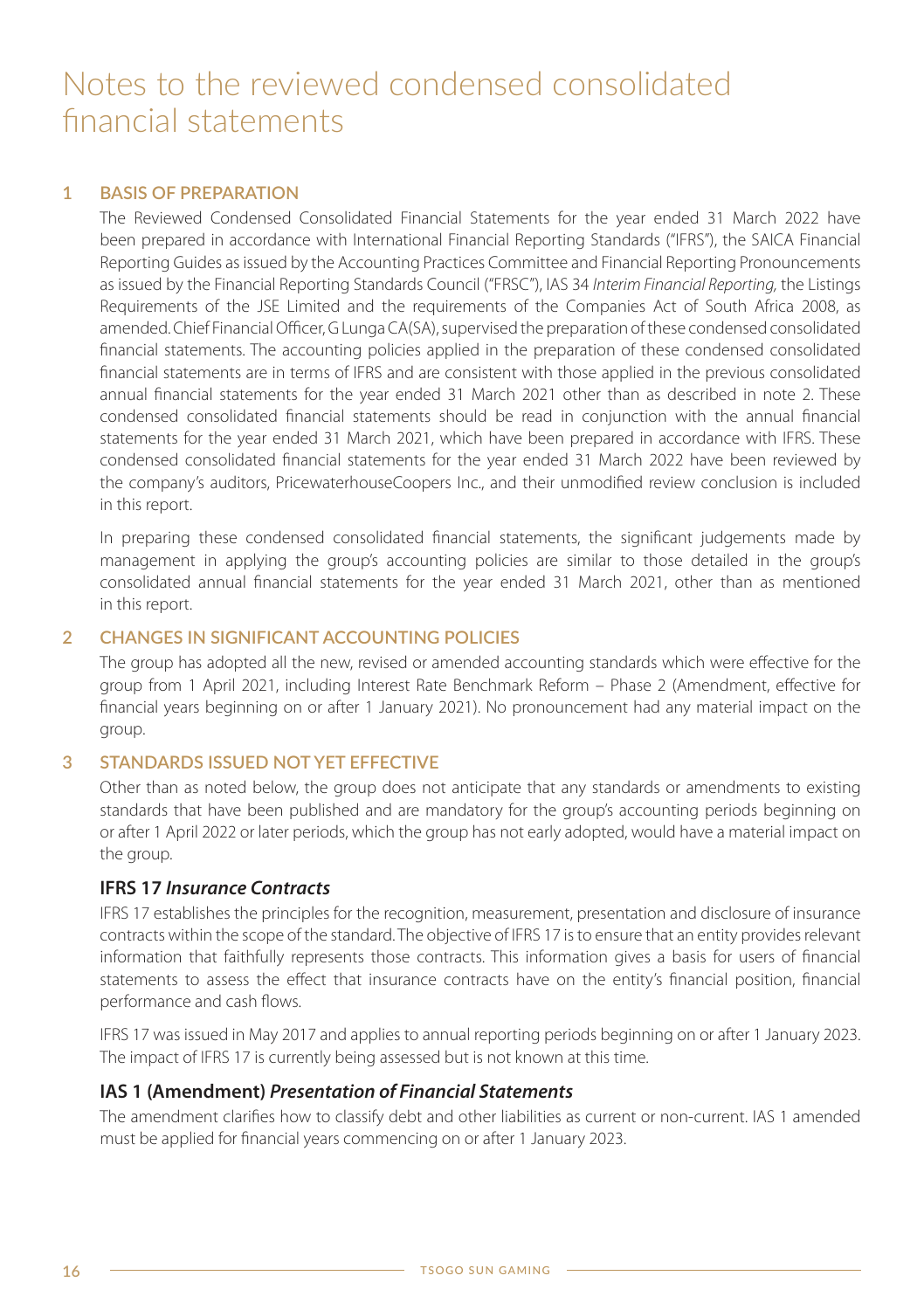### **4 IMPAIRMENTS OF NON-CURRENT ASSETS**

In terms of IAS 36 *Impairment of Assets*, the group assesses at the end of each reporting period whether there is any indication that an asset may be impaired, and assesses its goodwill and intangible assets with indefinite lives for impairment irrespective of whether there is any indication of impairment or not. The group makes estimates and assumptions concerning the future, with the significant estimates discussed below. Impairments and impairment reversals of non-current assets are shown separately in the income statement. Impairments of current assets are not significant and have therefore been included within "Other operating expenses" in the income statement.

| 4.1 | Impairment reversals of non-current assets    | 2022<br>R <sub>m</sub> | 2021<br>Rm |
|-----|-----------------------------------------------|------------------------|------------|
|     | Impairment reversal of intangibles (note 4.4) | 298                    | 129        |
|     | 4.2 Impairment of non-current assets          | 2022<br>R <sub>m</sub> | 2021<br>Rm |
|     | Impairment of property, plant and equipment   | (10)                   |            |

### **4.3 Goodwill**

There were no impairments to goodwill during the year under review (2021: no impairments). A summary of the goodwill allocation is as follows per cash-generating unit ("CGU"):

|                  | 2022<br>R <sub>m</sub> | 2021<br><b>Rm</b> |
|------------------|------------------------|-------------------|
| Montecasino      | 273                    | 273               |
| Suncoast         | 890                    | 890               |
| Golden Horse     | 43                     | 43                |
| Garden Route     | 19                     | 19                |
| Mykonos          | 17                     | 17                |
| The Caledon      | 64                     | 64                |
| <b>Blackrock</b> | 94                     | 94                |
| Vukani           | 61                     | 61                |
|                  | 1461                   | 1461              |

### Impairment test for goodwill and casino licences (refer note 4.4 for casino licences)

Goodwill and casino licences are allocated and monitored based on the group's CGUs. The COVID-19 pandemic continued to negatively affect the South African economy and the gaming and entertainment industry. The group's ability to trade during the year under review was adversely impacted by the closure of the group's businesses from 28 June 2021 to 25 July 2021. The country moved to adjusted alert level 2 lockdown on 13 September 2021 and to level 1 on 1 October 2021, resulting in the businesses gaining an extra hour of peak time trading with each adjustment. The gaming businesses were still required to close at midnight until 30 December 2021 when the curfew was lifted. The group's properties continued to trade under capacity limitations during the last quarter of the financial year. The group, however, still managed to achieve strong recoveries in income and EBITDA compared to the prior year, but still trading below pre-COVID-19 levels. These factors are taken into account in the impairment testing of goodwill and intangibles, being mainly casino licences, most of which are indefinite lived.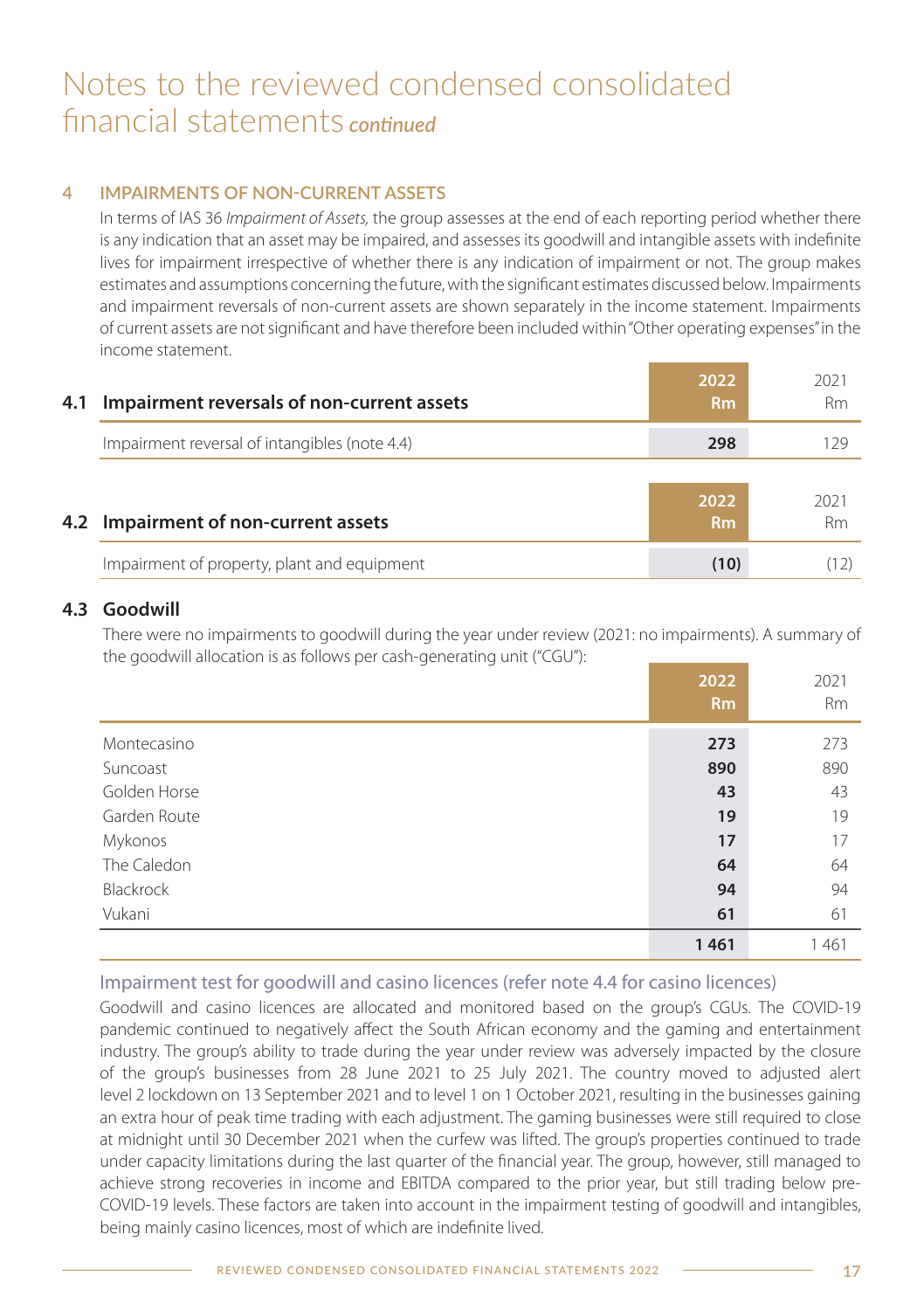### **4 IMPAIRMENTS OF NON-CURRENT ASSETS** continued

## **4.3 Goodwill continued**

#### Significant estimate: key assumptions used for value-in-use calculations

The recoverable amount of the CGUs is determined based on the higher of the fair value less cost of disposal and value-in-use. These calculations use management-approved cash flow projections based on five-year forecasts. The expected capital cost spend in the CGUs is based on the historical experience of maintaining each property, taking into account current spend, limited to essential maintenance in order to preserve cash. Cash flows beyond the five-year period are extrapolated using the estimated long-term growth rate.

In light of the COVID-19 impact, the key assumptions used for value-in-use calculations were reviewed by management at the year end and estimated as follows:

- Trading assumptions management forecast income, operating expenses and EBITDA margins are based on past and current performance and its expectations of market developments, taking into account the COVID-19 pandemic and the regulatory restrictions. The COVID-19 vaccine takeup has not been as high as anticipated, however it is expected that the COVID-19 pandemic will not be as severe as experienced in the third wave. A potential for a milder fifth wave has been considered in the forecast cash flows. Management has continued to focus on cost reductions and operational efficiencies during the year under review, resulting in a significantly reduced cost base compared to pre-COVID-19 levels. As the group gradually returns to a normal state after continuous restrictions affecting the business over an extended period, certain expenses, some of which are beyond the group's control (such as utility costs), will continue to increase, offsetting some of the savings initiatives achieved. Taking the aforementioned into account, the group's forecast models assume a strong recovery in trading during the 2023 financial year off a low base, mainly due to the lifting of trading restrictions and cost savings initiatives which result in improved EBITDA margins compared to pre-COVID-19 levels. As a result of this, forecast EBITDA has higher growth rates for 2023, levelling off to normal levels with effect from 2024;
- Risk-adjusted discount rate the discount rate is calculated by using a weighted average cost of capital ("WACC") of the respective CGUs. WACC is calculated using a bond risk-free rate and an equity premium adjusted for specific risks relating to the relevant CGUs (share beta and small stock premium). The pre-tax discount rates have reduced marginally in comparison with the prior year due to a lower risk-free rate and the group's lower cost of debt. The group believes the discount rate will return to more normal levels over the medium term; and
- Long-term growth rate cash flows beyond the first five-year period are extrapolated using estimated long-term growth rates in order to calculate the terminal recoverable amount. The growth rate estimations consider risks associated with the gaming and entertainment industry in which the CGUs operate and are consistent with forecast information specific to the gaming and entertainment industries in which each CGU operates. The group considers the long-term growth rate unchanged at 4.7% compared to 31 March 2021 due to the negative effects of COVID-19, offset by the gradual lifting of trading restrictions, the reopening of the economy and the effects of the government's vaccination programme.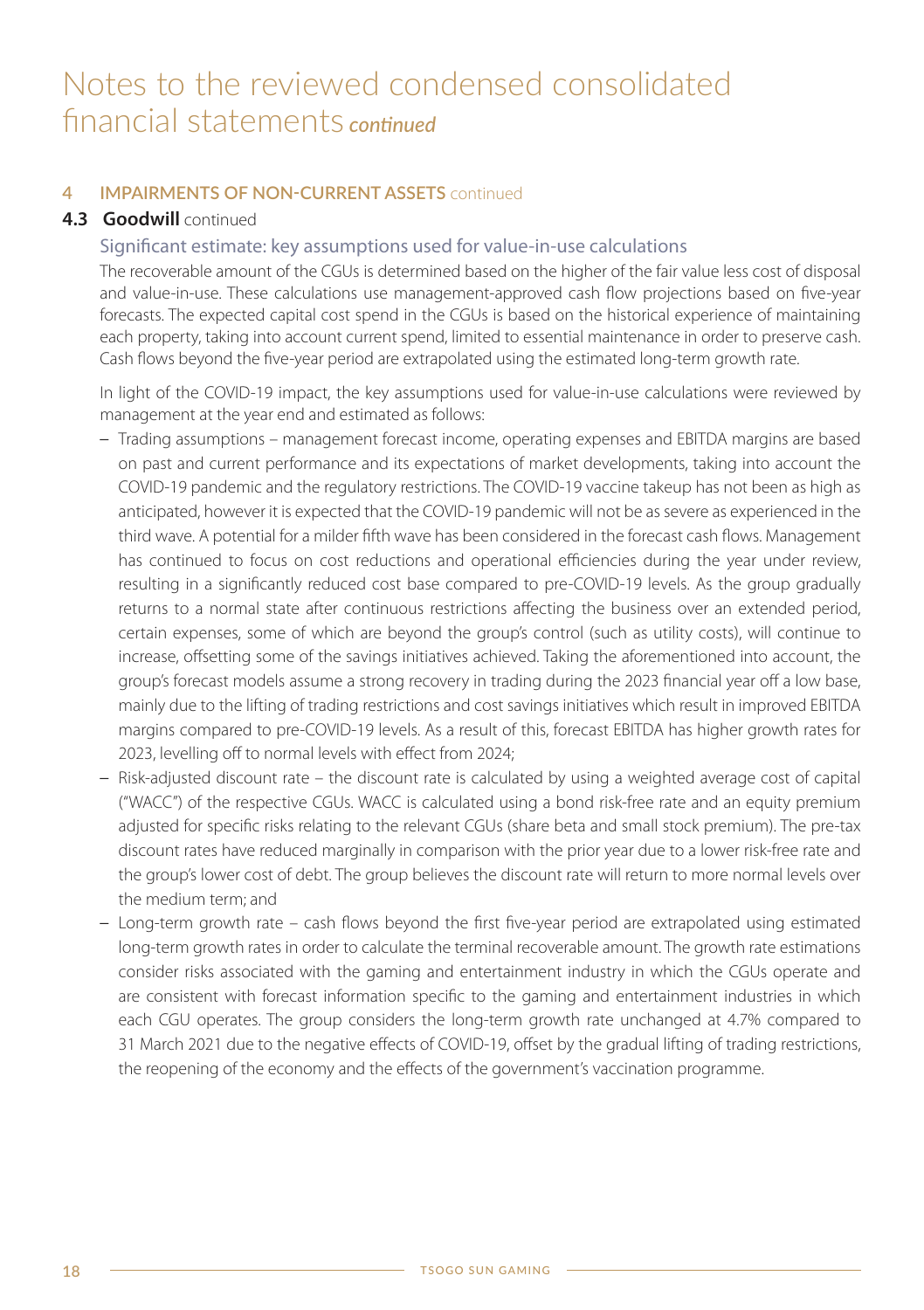## **4 IMPAIRMENTS OF NON-CURRENT ASSETS** continued

## **4.3 Goodwill continued**

Significant estimate: key assumptions used for value-in-use calculations continued Based on the above, the significant unobservable inputs used in the group's value-in-use calculations for the CGUs as at 31 March 2022 are shown below:

- Expected net gaming win for the respective CGUs increases on average by 26% for the 2023 financial year, then levels out to normal trading growths of 3% over the following years (2021: Expected net gaming win for the respective CGUs increased on average by 7% for the 2023 financial year and then levelled out to normal trading growths of 3% over the following years);
- Expected operating expenditure costs increase on average by 22% for the 2023 financial year, then levels out to normal trading growths of 4% (2021: Expected operating expenditure costs increased on average by 9% for the 2023 financial year and then levelled out to normal trading growths of 4%);
- Long-term growth rate of 4.7% unchanged; and
- Discount rates (pre-tax) as shown in the table below.

The following key assumptions have been used for the analysis of the respective CGUs:

|                                        | 2022          |                 | 2021          |              |
|----------------------------------------|---------------|-----------------|---------------|--------------|
|                                        | <b>EBITDA</b> |                 | <b>EBITDA</b> |              |
|                                        | margin        | <b>Discount</b> | margin        | Discount     |
|                                        | (average)     | rate pre-tax    | (average)     | rate pre-tax |
|                                        | $\%$          | $\frac{9}{6}$   | $\%$          | $\%$         |
| Montecasino                            | 41.3          | 18.5            | 40.2          | 19.0         |
| Suncoast                               | 36.8          | 18.3            | 36.3          | 18.7         |
| Gold Reef City                         | 33.4          | 18.5            | 33.8          | 18.7         |
| Silverstar                             | 35.4          | 19.5            | 33.5          | 19.7         |
| Other gaming operations <sup>(1)</sup> | 37.9          | 20.1            | 39.9          | 20.4         |
| Vukani                                 | 31.1          | 23.9            | 27.6          | 24.6         |

 $(1)$  Includes the balance of the group's casino properties which have an allocation of goodwill

### Significant estimate – impact of possible changes in key assumptions

The group's impairment reviews are sensitive to changes in the key assumptions described above. Based on the group's sensitivity analysis, a reasonable possible change in a single assumption will not cause any impairment loss in any of the group's CGUs, as the group's CGUs have significant headroom available between the calculated values-in-use and the goodwill allocated to each CGU.

### Significant estimate – impairment charges

Taking into account the revised assumptions, no further impairments to goodwill were deemed necessary since the previous reporting date (2021: no goodwill impairments recognised). This was mainly due to the fiveyear forecast cash flows reflecting a marginal improvement compared to those expected at 31 March 2021, together with the decrease in the respective discount rates.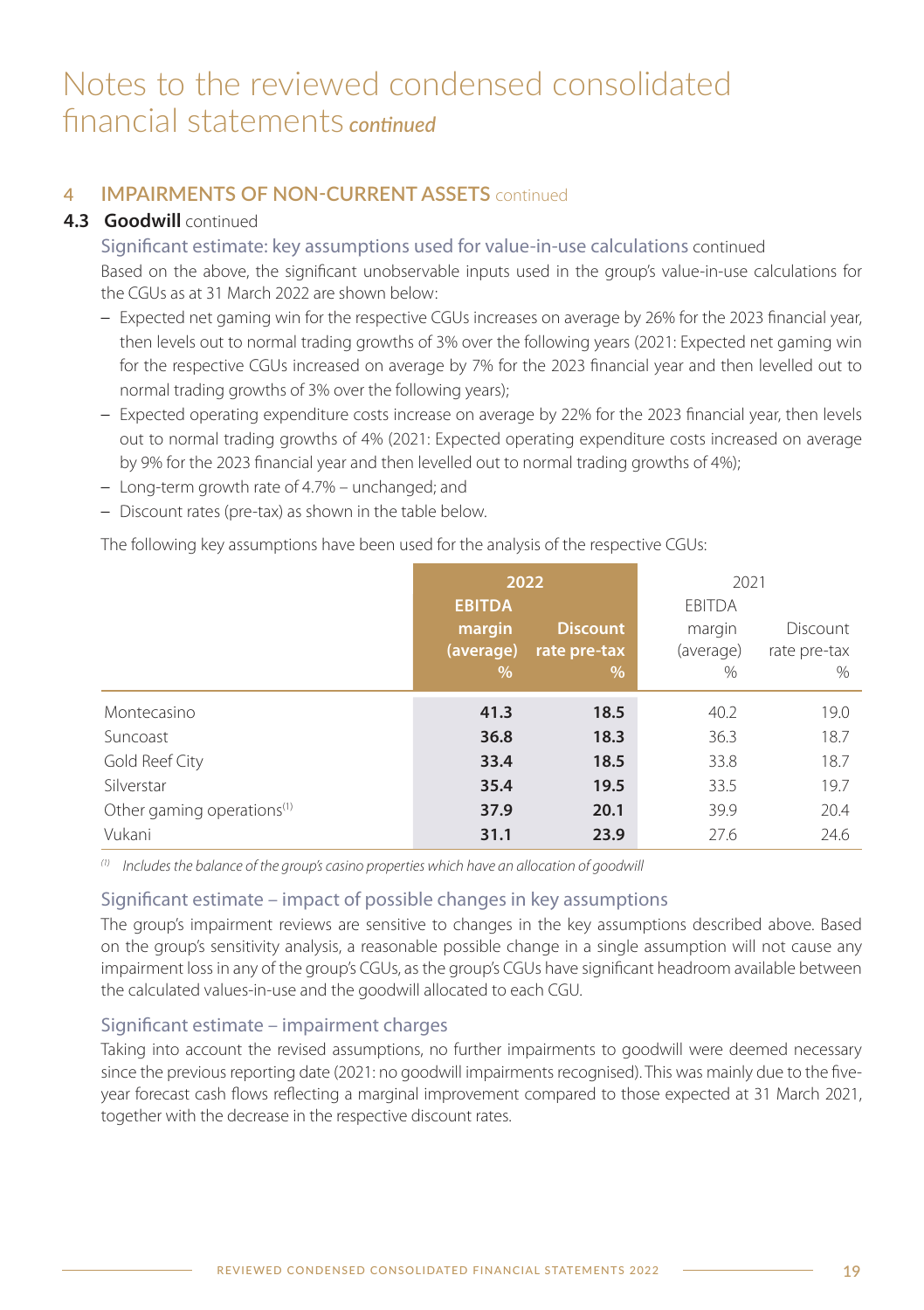## **4 IMPAIRMENTS OF NON-CURRENT ASSETS** continued

## **4.4 Casino licences (included in "Other intangible assets")**

|                          | 2022<br>Rm     | 2021<br><b>Rm</b> |
|--------------------------|----------------|-------------------|
| At 1 April               | 2842           | 2 7 0 5           |
| Additions                | $\overline{2}$ | 12                |
| Acquisition of business  | —              |                   |
| Amortisation charge      | (5)            | (5)               |
| Impairment reversals     | 298            | 129               |
| At 31 March              | 3 1 3 7        | 2842              |
| Cost                     | 4565           | 4563              |
| Accumulated amortisation | (176)          | (171)             |
| Accumulated impairments  | (1252)         | (1550)            |
| Net carrying amount      | 3 1 3 7        | 2842              |

Casino licences and related bid costs are made up as follows:

|                   | $20\overline{22}$<br><b>Rm</b> | 2021<br>Rm |
|-------------------|--------------------------------|------------|
| Indefinite lives: |                                |            |
| Montecasino       | 70                             | 70         |
| Suncoast          | 105                            | 105        |
| Gold Reef City    | 1568                           | 1418       |
| Silverstar        | 289                            | 147        |
| Golden Horse      | 554                            | 554        |
| Garden Route      | 252                            | 252        |
| Mykonos           | 215                            | 215        |
| Goldfields        | 39                             | 33         |
| Galaxy            | 13                             | 13         |
| Other             | $\overline{7}$                 | 7          |
| Definite lives:   |                                |            |
| Hemingways        | 20                             | 23         |
| Other             | 5                              | 5          |
|                   | 3 1 3 7                        | 2842       |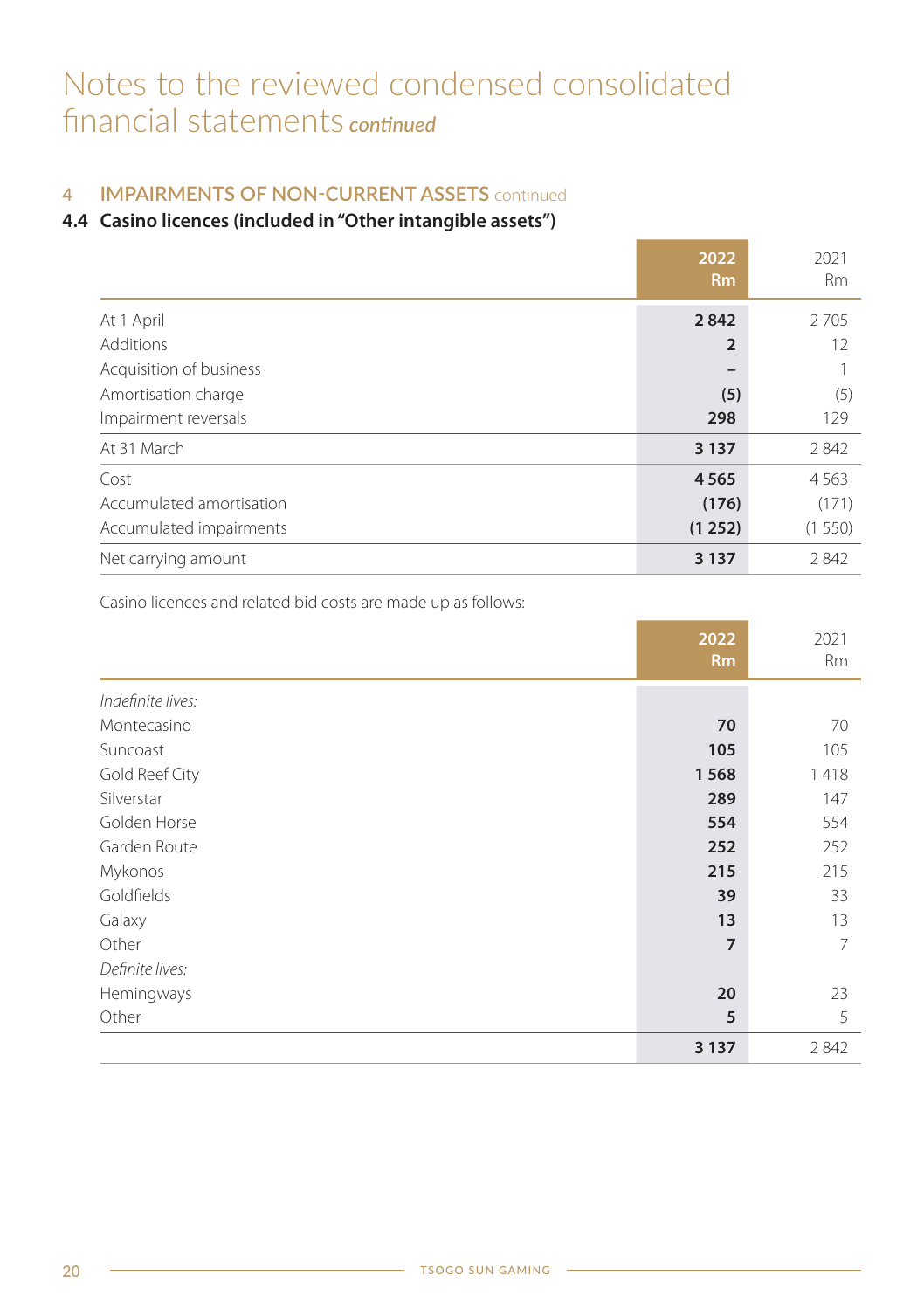## **4 IMPAIRMENTS OF NON-CURRENT ASSETS** continued

### **4.4 Casino licences (included in "Other intangible assets")** continued

### Significant estimate – impairment charges and reversals

Taking into account the revised assumptions as described in note 4.3 Goodwill, the group recognised impairment reversals of R298 million made up of the Gold Reef City (R149 million), Silverstar (R142 million) and Goldfields (R7 million) precincts (2021: R129 million impairment reversals in respect of licences arising in the Gold Reef City (R29 million), Silverstar (R94 million) and Goldfields (R6 million) precincts). This was mainly due to the five-year forecast cash flows reflecting a marginal improvement compared to those expected at 31 March 2021, together with the decrease in the discount rate mentioned in note 4.3.

### Significant estimate – impact of possible changes in key assumptions

The group's impairment reviews are sensitive to changes in the key assumptions described in note 4.3. Based on the group's sensitivity analysis, a reasonable possible change in a single assumption will not cause a material impairment loss in any of the group's CGUs, as the group's CGUs have significant headroom available between the calculated values-in-use and the intangible asset allocated to each CGU, other than the below CGUs.

The following reflects the impact (impairments) on casino licences if a reasonably possible change in a key assumption, on which the group has based its determination of the CGUs' recoverable amounts, would cause the CGUs' respective casino licence carrying amounts to exceed their recoverable amounts:

|                | 2022                       |                           | 2021                      |                            |                           |                           |
|----------------|----------------------------|---------------------------|---------------------------|----------------------------|---------------------------|---------------------------|
|                | 1 <sub>pp</sub>            | 1 <sub>pp</sub>           | 1pp                       | 1pp                        | 1pp                       | 1pp                       |
|                | decrease in                | decrease in               | increase in               | decrease in                | decrease in               | increase in               |
|                | trading                    | growth rate               | discount rate             | trading                    | growth rate               | discount rate             |
|                | assumptions <sup>(1)</sup> | assumption <sup>(1)</sup> | assumption <sup>(1)</sup> | assumptions <sup>(1)</sup> | assumption <sup>(1)</sup> | assumption <sup>(1)</sup> |
|                | <b>Rm</b>                  | <b>Rm</b>                 | Rm                        | Rm                         | Rm                        | Rm                        |
| Gold Reef City |                            | (23)                      | (88)                      |                            | (133)                     | (196)                     |

(1) Refer note 4.3 for key assumptions

## **5 FAIR VALUE ESTIMATION**

The group fair values its investment properties (categorised as level 3 values in the fair value hierarchy), fair value through other comprehensive income ("FVOCI") investments (categorised as level 3 values in the fair value hierarchy) and its derivative financial instruments (interest rate swaps categorised as level 2 values in the fair value hierarchy). There were no transfers into or out of level 3 for any fair value assets during the year under review.

### **5.1 Investment properties**

|                                                     | 2022<br>Rm | 2021<br>Rm |
|-----------------------------------------------------|------------|------------|
| At 1 April                                          | 350        | 416        |
| Additions to investment properties                  | 14         |            |
| Fair value adjustments recognised in profit or loss | 10         | (67)       |
| At 31 March                                         | 374        | 350        |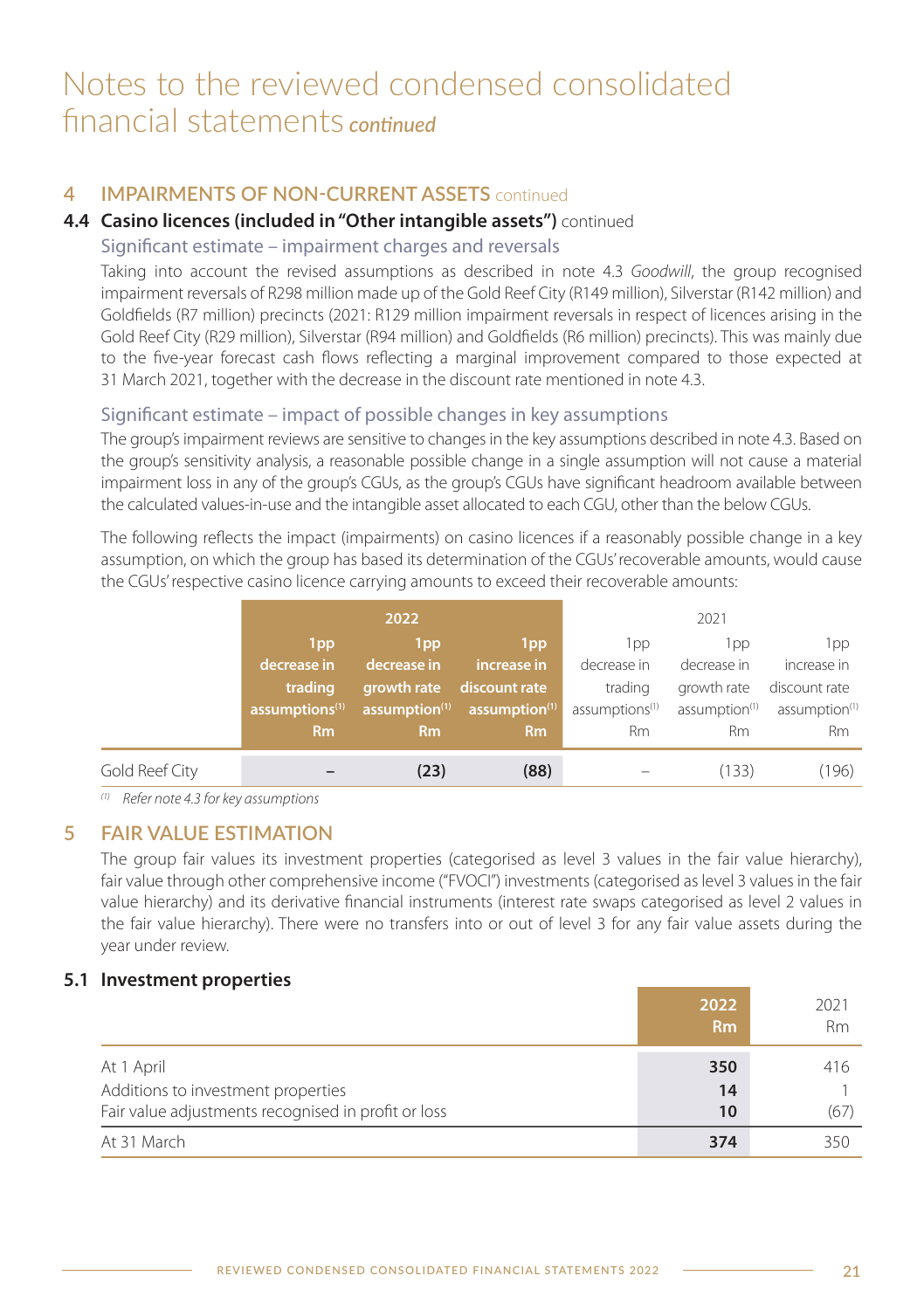## **5 FAIR VALUE ESTIMATION** continued

### **5.1 Investment properties** continued

The group rents out commercial office space at its investment properties. The group's investment properties have been categorised as level 3 values based on the inputs to the valuation technique used. The group has elected to measure investment properties at fair value. Fair values are estimated triennially by an independent appointed valuer who holds a recognised and relevant professional qualification and has recent experience in the location and category of the investment properties being valued. For the intervening years, the fair values are estimated by management.

During the year under review, the group recognised a R10 million fair value gain (2021: R67 million fair value loss) on investment properties. The fair value of the group's investment properties is determined using capitalised values of the projected rental income together with assessments of development land. Vacancies are considered based on the historical and current vacancy factors as well as the nature, location, size and popularity of the properties. The outbreak of COVID-19 continues to negatively impact the South African economy resulting in increased vacancy rates. This impact has also been taken into account when determining the fair value of the group's investment properties. The fair value gain was as a result of the decreased capitalisation rates, offset by the increase in the vacancy rates.

At 31 March 2022 the significant unobservable inputs were as follows:

- Capitalisation rates applied to rental income vary between 9.25% and 9.50% (2021: varied between 10.0% and 10.5%), and
- Vacancy rates applied of between 10% and 15% (2021: 5% and 10%).

Inter-relationship between key unobservable inputs and fair value measurement are shown below. The estimated fair value would increase/(decrease) if:

- Expected rental income was higher/(lower);
- Expected vacancy rate was lower/(higher); and
- The capitalisation rate was lower/(higher).

The table below indicates the sensitivities of the aggregate investment property portfolio by increasing or decreasing value inputs by 1pp as follows:

|                                           | 2022                  |                                   | 2021           |                |
|-------------------------------------------|-----------------------|-----------------------------------|----------------|----------------|
|                                           | <b>Increase</b><br>Rm | <b>Decrease</b><br>R <sub>m</sub> | Increase<br>Rm | Decrease<br>Rm |
|                                           |                       |                                   |                |                |
| 1pp change in the projected rental income |                       | (3)                               | 4              | (4)            |
| 1pp change in the capitalisation rate     | (29)                  | 36                                | (27)           | 33             |
| 1pp change in the vacancy rate            | (4)                   | 4                                 | (4)            |                |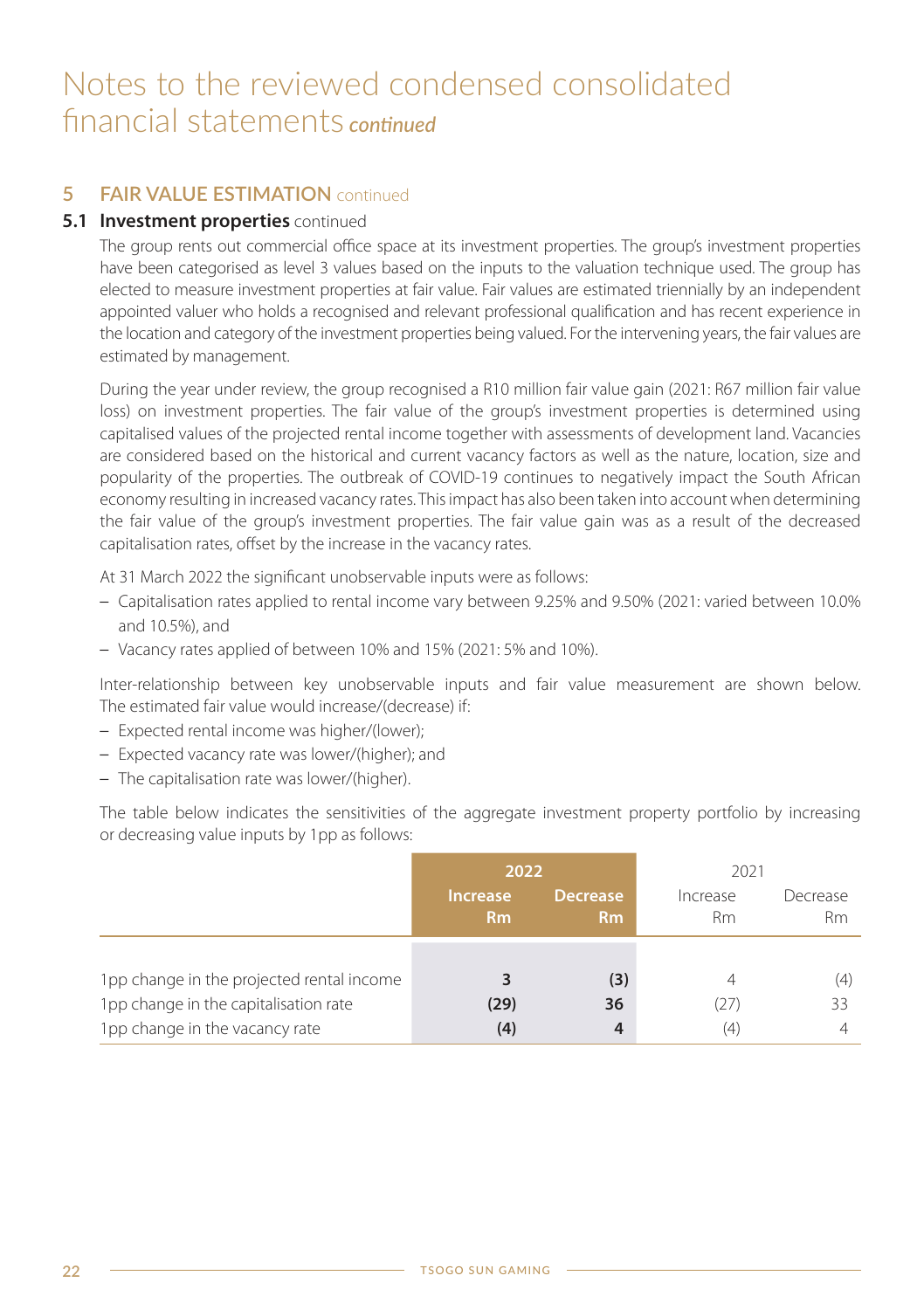## **5 FAIR VALUE ESTIMATION** continued

### **5.2 Financial asset at FVOCI**

At the end of each reporting period, the group's 20% equity interest in each of SunWest International Proprietary Limited ("SunWest") and Worcester Casino Proprietary Limited ("Worcester") is remeasured, recognising the increase or decrease in other comprehensive income. The assets have been remeasured at 31 March 2022 to R814 million (2021: R675 million), a R139 million increase. A discounted cash flow valuation was used to estimate the fair values. The valuation models consider the present value of net cash flows to be generated from SunWest and Worcester, together with their operating capital expenditures taking into account expected growths in net gaming win and other revenues generated from non-gaming related activities. These cash flow forecasts are aligned to the financial reporting periods of the respective entities, being December. The expected net cash flows are discounted using a risk-adjusted post-tax discount rate. Among other factors, the discount rate estimation considers risks associated with the gaming and entertainment industry in which SunWest and Worcester operate. The fair value gain is as a result of the forecast cash flows increasing over what was estimated for the prior year based on casino operations reporting a recovery as lockdown restrictions gradually eased, together with recurring cost savings embedded during the entities' December 2020 and 2021 year ends, resulting in margins being maintained at historical levels. The cash flow forecasts used in the valuation anticipate that during SunWest and Worcester's December 2022 reporting period there will be a recovery in trading off a low base for December 2021 with relatively high gaming growth in 2023 and reaching normal growth rate levels from the 2024 December reporting period.

The significant unobservable inputs used in the fair value measurement of the group's investment in SunWest and Worcester are shown below (based on the respective entities December financial year ends):

- Expected income, including net gaming win, hotel rooms revenue and other income increases by 45% for 2022, and gradually levels out to normal trading growths of 3% over the following years (2021: Expected income, including net gaming win, hotel rooms revenue and other income increased by 13% for 2022, 11% for 2023 and then levelled out to normal trading growths of 3% over the following years);
- Expected operating expenditure costs increase by 24% and then levels out to normal trading growths of between 3% and 4% for the following years (2021: Expected operating expenditure costs increased by 7% for 2022, 17% for 2023 and then levelled out to normal trading growths of 4%):
- Risk-adjusted discount rate of 14.65% (2021: 14.83%) post-tax; and
- Long-term growth rate of 4.7% (2021: 4.7%).

The table below indicates the sensitivities for the valuation by increasing or decreasing the above inputs by 1pp:

|                                   | 2022                         |                                   | 2021                  |                |
|-----------------------------------|------------------------------|-----------------------------------|-----------------------|----------------|
|                                   | <b>Increase</b><br><b>Rm</b> | <b>Decrease</b><br>R <sub>m</sub> | Increase<br><b>Rm</b> | Decrease<br>Rm |
| Expected net gaming win growth    | 79                           | (75)                              | 48                    | (47)           |
| Operating expenditure cost growth | (39)                         | 38                                | (36)                  | 35             |
| Risk-adjusted discount rate       | (76)                         | 92                                | (68)                  | 83             |
| Long-term growth rate             | 69                           | (56)                              | 60                    | (49)           |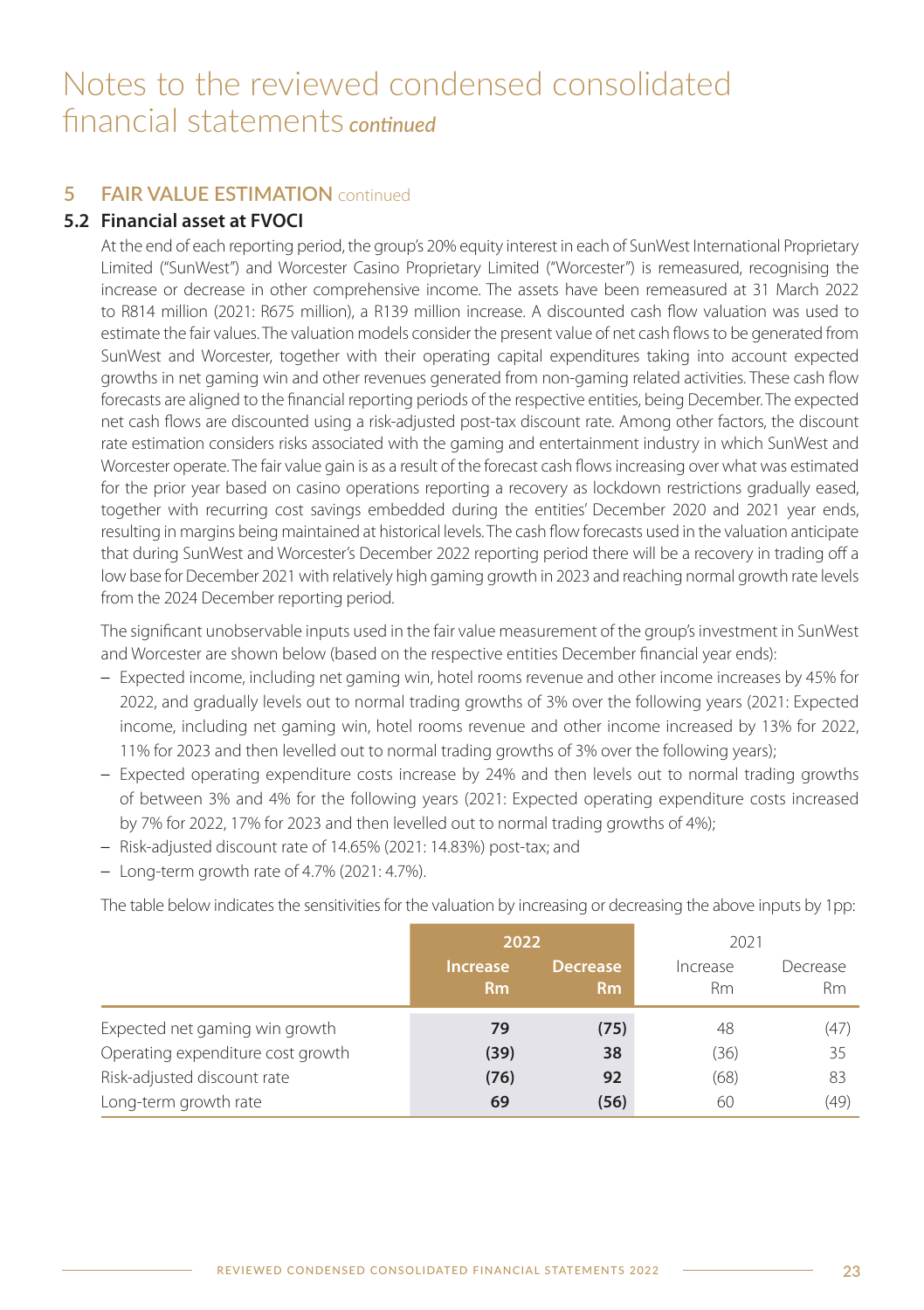## **5 FAIR VALUE ESTIMATION** continued

### **5.3 Interest rate swaps**

The fair value of the group's derivatives used for hedge accounting is a non-current liability of R82 million (2021: R271 million of which the R43 million current portion was included within "Trade and other payables" in the balance sheet) and is calculated as the present value of the estimated future cash flows based on observable yield curves, which is consistent with the prior year. The reason for the decrease in the liability is due to an increase in market-related interest rates since the previous year end, as well as the settlement of swaps with a notional amount of R4 billion during the year under review. No amount has been expensed in profit or loss due to ineffectiveness of the group's derivatives for the year under review (2021: Rnil).

### **6 CHANGES IN LIABILITIES ARISING FROM FINANCING ACTIVITIES**

#### **6.1 Borrowings**

Changes arising from interest-bearing borrowings, excluding bank overdrafts from short-term borrowings of R72 million (2021: R58 million), are as follows:

|                                              | <b>Non-current</b><br><b>Rm</b> | Current<br><b>Rm</b> | <b>Total</b><br><b>Rm</b> |
|----------------------------------------------|---------------------------------|----------------------|---------------------------|
| At 1 April 2021                              | 10 300                          | 949                  | 11 249                    |
| Borrowings repaid                            |                                 | (1170)               | (1170)                    |
| Borrowings reclassification to current       | (2900)                          | 2900                 |                           |
| Interest raised for the year                 |                                 | 585                  | 585                       |
| Interest paid during the year <sup>(1)</sup> |                                 | (985)                | (985)                     |
| At 31 March 2022                             | 7400                            | 2279                 | 9679                      |

|                                                | Non-current<br>Rm | Current<br>Rm | Total<br><b>Rm</b> |
|------------------------------------------------|-------------------|---------------|--------------------|
| At 1 April 2020                                | 11 200            | 530           | 11 730             |
| Borrowings raised                              | 600               | 50            | 650                |
| Borrowings repaid                              | (700)             | (800)         | (1500)             |
| Borrowings reclassification to current         | (800)             | 800           |                    |
| Interest raised and capitalised <sup>(2)</sup> |                   | 400           | 400                |
| Interest raised for the year <sup>(2)</sup>    |                   | 257           | 257                |
| Interest paid during the year <sup>(2)</sup>   |                   | (288)         | (288)              |
| At 31 March 2021                               | 10.300            | 949           | 11 249             |

 $^{(1)}$  Includes interest capitalised pursuant to the agreement reached with the lenders during the prior financial year, of R400 million

 $(2)$  Disaggregated interest capitalised, raise and paid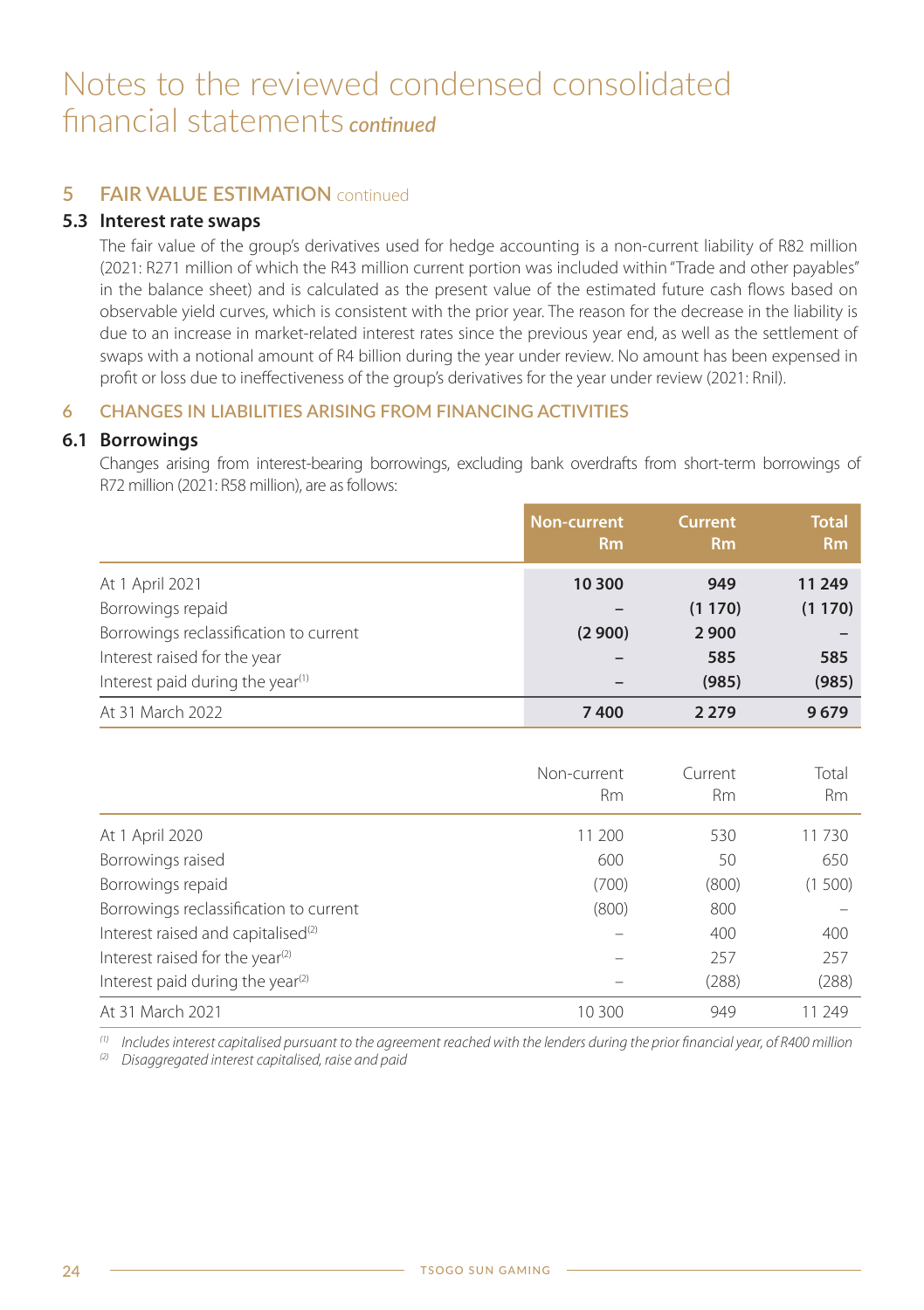### **6 CHANGES IN LIABILITIES ARISING FROM FINANCING ACTIVITIES** continued

### **6.2 Lease liabilities**

Changes arising from lease liabilities are as follows:

|                                               | <b>Non-current</b><br><b>Rm</b> | <b>Current</b><br><b>Rm</b> | <b>Total</b><br><b>Rm</b> |
|-----------------------------------------------|---------------------------------|-----------------------------|---------------------------|
| At 1 April 2021                               | 266                             | 40                          | 306                       |
| New leases raised                             | 56                              | 5                           | 61                        |
| Lease finance costs - non-cash portion        |                                 | $\overline{4}$              | 4                         |
| Principal elements of lease payments          | (4)                             | (27)                        | (31)                      |
| Remeasurement of leases                       | (9)                             | 24                          | 15                        |
| Termination of leases                         |                                 | (4)                         | (4)                       |
| Lease concessions practical expedient applied |                                 | (14)                        | (14)                      |
| Reclassification to current                   | (14)                            | 14                          |                           |
| At 31 March 2022                              | 295                             | 42                          | 337                       |

|                                               | Non-current<br><b>Rm</b> | Current<br><b>Rm</b> | Total<br><b>Rm</b> |
|-----------------------------------------------|--------------------------|----------------------|--------------------|
| At 1 April 2020                               | 232                      | 91                   | 323                |
| New leases raised                             | 54                       | 8                    | 62                 |
| Lease finance costs - non-cash portion        |                          | 16                   | 16                 |
| Acquisition of subsidiary                     | 4                        | $\mathfrak{D}$       | 6                  |
| Principal elements of lease payments          | (3)                      | (21)                 | (24)               |
| Remeasurement of leases                       |                          |                      |                    |
| Termination of leases                         | (3)                      | (9)                  | (12)               |
| Lease concessions practical expedient applied | (1)                      | (66)                 | (67)               |
| Reclassification to current                   | (18)                     | 18                   |                    |
| At 31 March 2021                              | 266                      | 40                   | 306                |

### **7 RELATED PARTY TRANSACTIONS**

The group had no significant related party transactions during the year under review, nor entered into any new significant related party transactions during this period, other than as mentioned below and in note 10.

The group operates a short-term insurance cell captive for its own account, and also underwrites short-term insurance business for the Tsogo Sun Hotels Limited ("THL") group. The THL business is only covered to the extent of the run-off business remaining as, subsequent to the prior year end, THL and its subsidiaries exited the group's insurance cell captive for their insurance requirements. Claims payable to THL of R179 million were settled during the period under review, including the business interruption claims of R177 million which were recognised previously.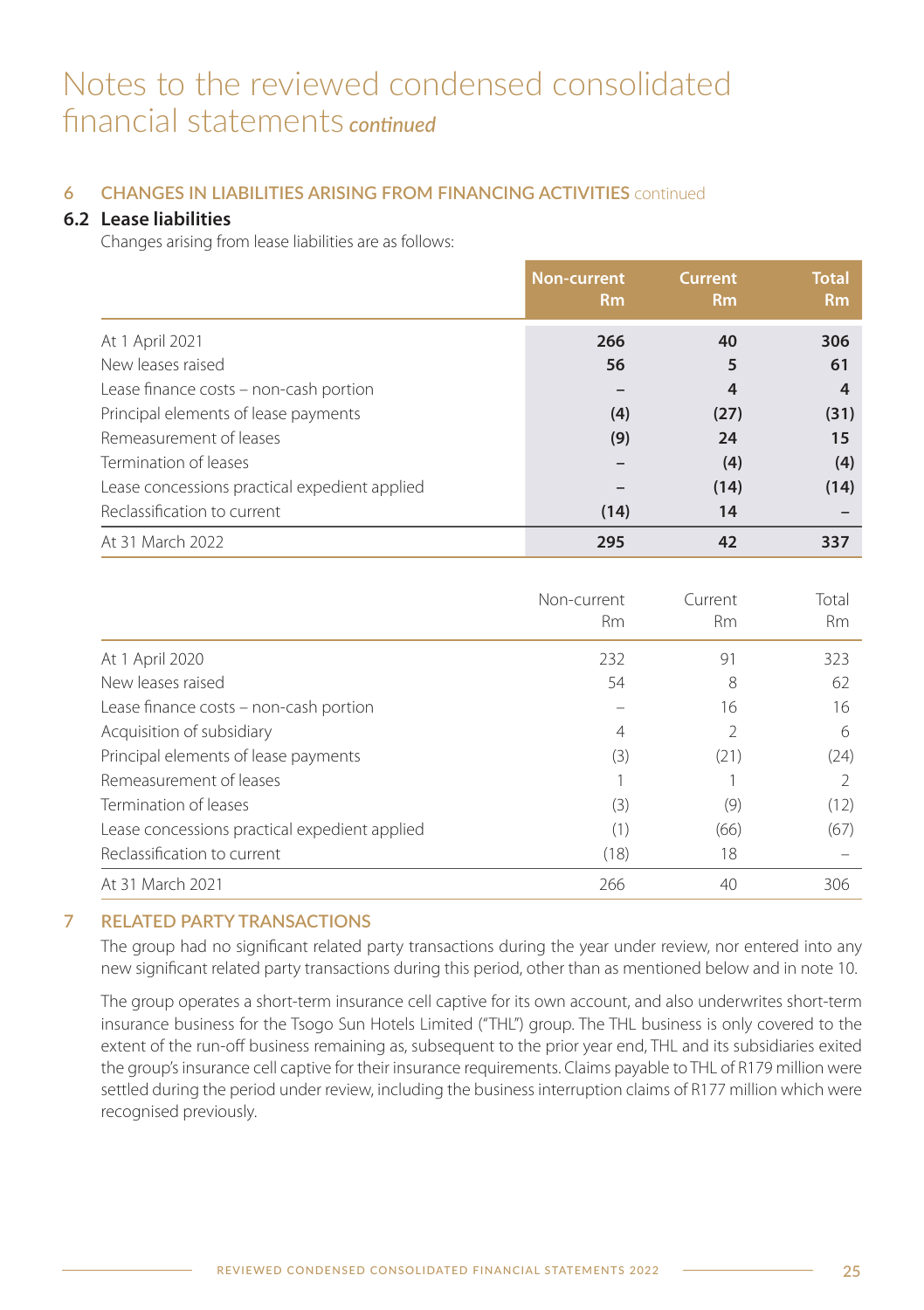#### **8 CAPITAL COMMITMENTS**

A total of R120 million for maintenance capital items, which is anticipated to be spent during the next 12 months, has been contracted for.

The group has entered into agreements in order to acquire a 55% shareholding in a small gaming operator for an amount not exceeding R232 million. This transaction is still subject to regulatory approvals. The conditions precedent were not met as at the date of this report.

#### **9 GOING CONCERN**

Despite over two years of various restrictions and closures affecting the business, the group was within its original net leverage covenants for the 12 months ended 31 March 2022. The group experienced a strong recovery in the second half of the year under review, following the lockdown imposed from 28 June 2021 to 25 July 2021. The net debt to adjusted EBITDA ratio for the year, as measured for covenant purposes, amounted to 2.89 times, the required covenant being less than 3.0 times. The additional conditions that arose as a result of the covenant reset fell away from 1 April 2022, including reporting to the lenders on a monthly basis, the requirement of a business plan if a material part of the business is locked down for 30 days cumulatively, the limitations around permitted acquisitions and no further quarterly margin ratchet. At the date of this report, the directors are not aware of any circumstances whereby the group should not be able to achieve the original covenant requirements for September 2022.

The cash flow and liquidity projections for the group were prepared for a period exceeding 12 months from the reporting date and included performing sensitivity analyses. Based on the forecast performed, the directors are of the opinion that the group has sufficient access to liquidity and facilities to fund operations for the ensuing 12 months. Although current liabilities exceed current assets at 31 March 2022, the group's forecast reflects that it will generate sufficient cash flows during the period to meet all trading liability obligations.

The group reduced its net interest bearing debt and guarantees significantly from the R10.9 billion at 31 March 2021 to R9.0 billion at 31 March 2022 under difficult, restrictive trading conditions. The group's focus remains on reducing its medium to long-term debt levels, thereby reducing risk and funding costs.

After taking the above factors into account, the directors consider the going concern method to be appropriate for the presentation of these condensed consolidated financial statements.

#### **10 EVENTS OCCURRING AFTER THE BALANCE SHEET DATE**

The directors are not aware of any matters or circumstances arising since the end of the reporting period, not otherwise dealt with within these condensed consolidated financial statements that would affect the operations or results of the group significantly, other than as mentioned below.

Subject to certain conditions precedent, Tsogo Sun Gaming and its subsidiaries concluded a separation agreement with regards to the termination of the management of 15 of its hotels by THL for a cost of R399 million, and the disposal of its remaining two hotels to the Hospitality Property Fund (a subsidiary of THL) for a total consideration of R142 million (carrying value R57 million). In terms of the separation agreement, the respective management and licence agreements may be cancelled on a month's notice and these hotels will accordingly be incorporated into the group's own management and operational structure. These transactions are considered related party transactions with the company's ultimate controlling shareholder being Hosken Consolidated Investments Limited ("HCI"), and HCI also being a major shareholder of THL. The agreements, which were concluded in May 2022, are considered non-adjusting events in terms of IAS 10 Events after the Reporting Period.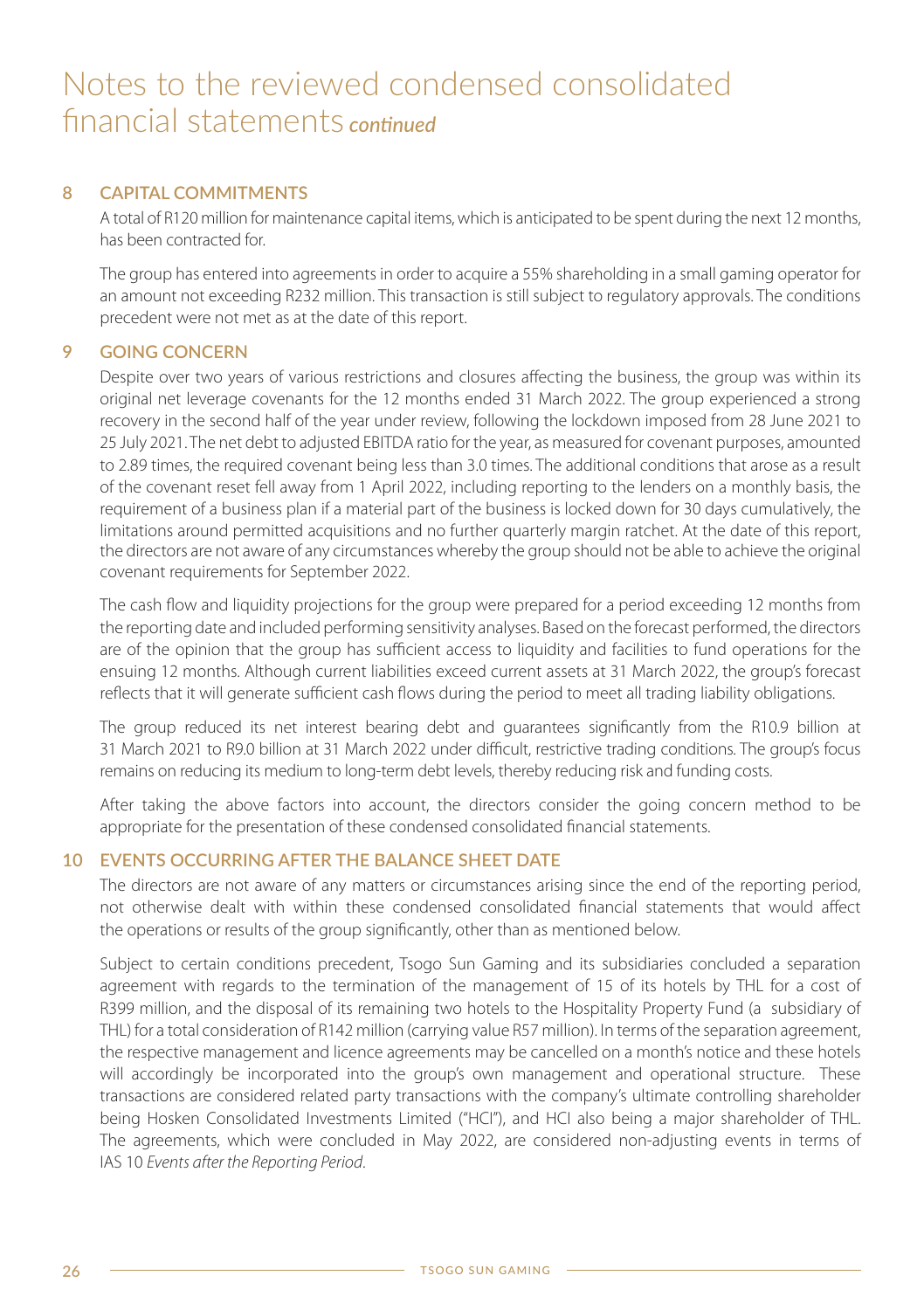## Forward-looking statements

This announcement contains forward-looking statements and information in relation to the group. By its very nature, such forward-looking statements and information require the company to make assumptions that may not materialise or that may not be accurate. Such forward-looking information and statements involve known and unknown risks, uncertainties and other important factors beyond the control of the company that could cause the actual performance or achievements of the company to be materially different from any future results, performance or achievements expressed or implied by such forward-looking information and statements. Past performance of the company cannot be relied on as a guide to future performance. Forward-looking statements speak only as at the date of the full announcement and no statement is intended to be a profit forecast. Forward-looking statements are the responsibility of the board and have not been reviewed and reported on by the external auditors in accordance with ISAE 3400 The Examination of Prospective Financial Information. The group neither accepts any responsibility for any loss arising from the use of the information contained in this report nor undertakes to update or revise any of its forward-looking statements publicly.